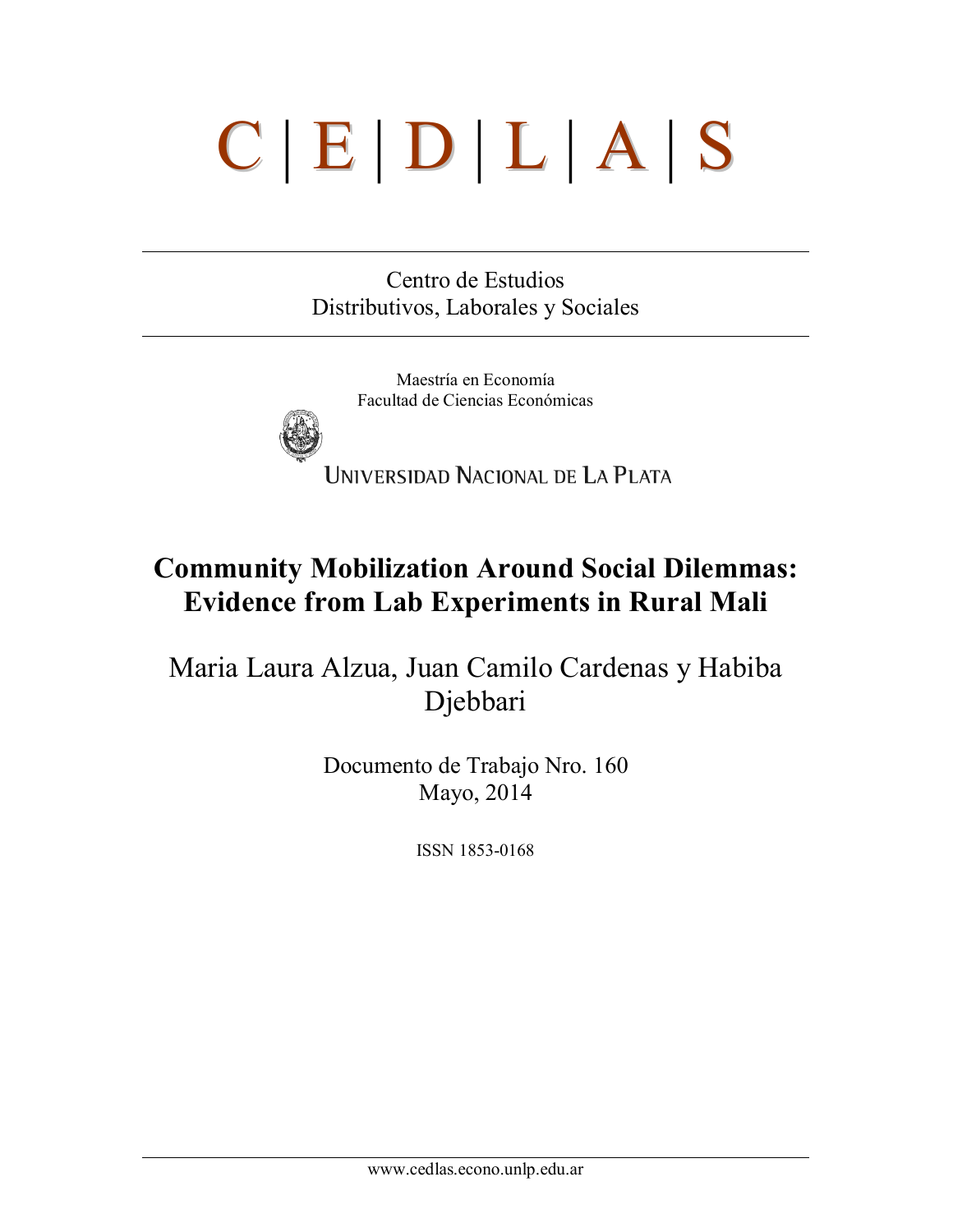# Community mobilization around social dilemmas: evidence from lab experiments in rural Mali.\*

Maria Laura Alzua CEDLAS, Universidad Nacional de La Plata and Consejo Nacional de Ciencia y Tecnologia

> Juan Camilo Cardenas Universidad de Los Andes

#### and Habiba Djebbari Aix-Marseille University and Laval University

Abstract: Community mobilization is a key feature of community-based development projects. Community mobilization requires facilitating communication between village members and between leaders and the rest of the community. Is communication an effective device through which mobilization may foster collective action? Does informing the community on how to reach a better social outcome key? Should we expect the effectiveness of community-based programs to depend on the quality of leadership in the community? In rural communities of Mali, we find evidence of high levels of cooperation as measured by a standard public good game. Communication between players increases contributions to the public good. Passing of information through a random community member also improves cooperation, and leadership skills matter. We also find suggestive evidence that changes in behavior are mediated through changes in beliefs. The experiments are embedded in a larger randomized controlled trial designed to evaluate the impact of a community-based sanitation intervention. As such, our results are relevant for a large population. Finally, we find that the program help strengthen the capacity for collective action.

JEL: D78, C93, H41 Keywords: Public good experiments, communication, leadership, and community-based development.

Corresponding author: Maria Laura Alzua CEDLAS, Universidad Nacional de La Plata and Consejo Nacional de Ciencia y Tecnologia La Plata, Argentina, malzua@depeco.econo.unlp.edu

 <sup>\*</sup> Acknowledgements: We would like to thank Moussa Cissoko, Director of Sanitation of Koulikoro and Nicolas Osbert from Unicef Mali for all the support provided during this study. We are grateful to Massa Coulibally for conducting the baseline and follow up games, Amy Pickering and Pablo Gluzzman and surveys and to Natalia Cantet, Maria Adelaida Lopera and Carolina Lopez for their superb research assistance. The Bill & Melinda Gates Foundation provided both financial support for this project as well as very valuable suggestions from its program officers Radu Ban and Alix Zwane. We are responsible for any errors.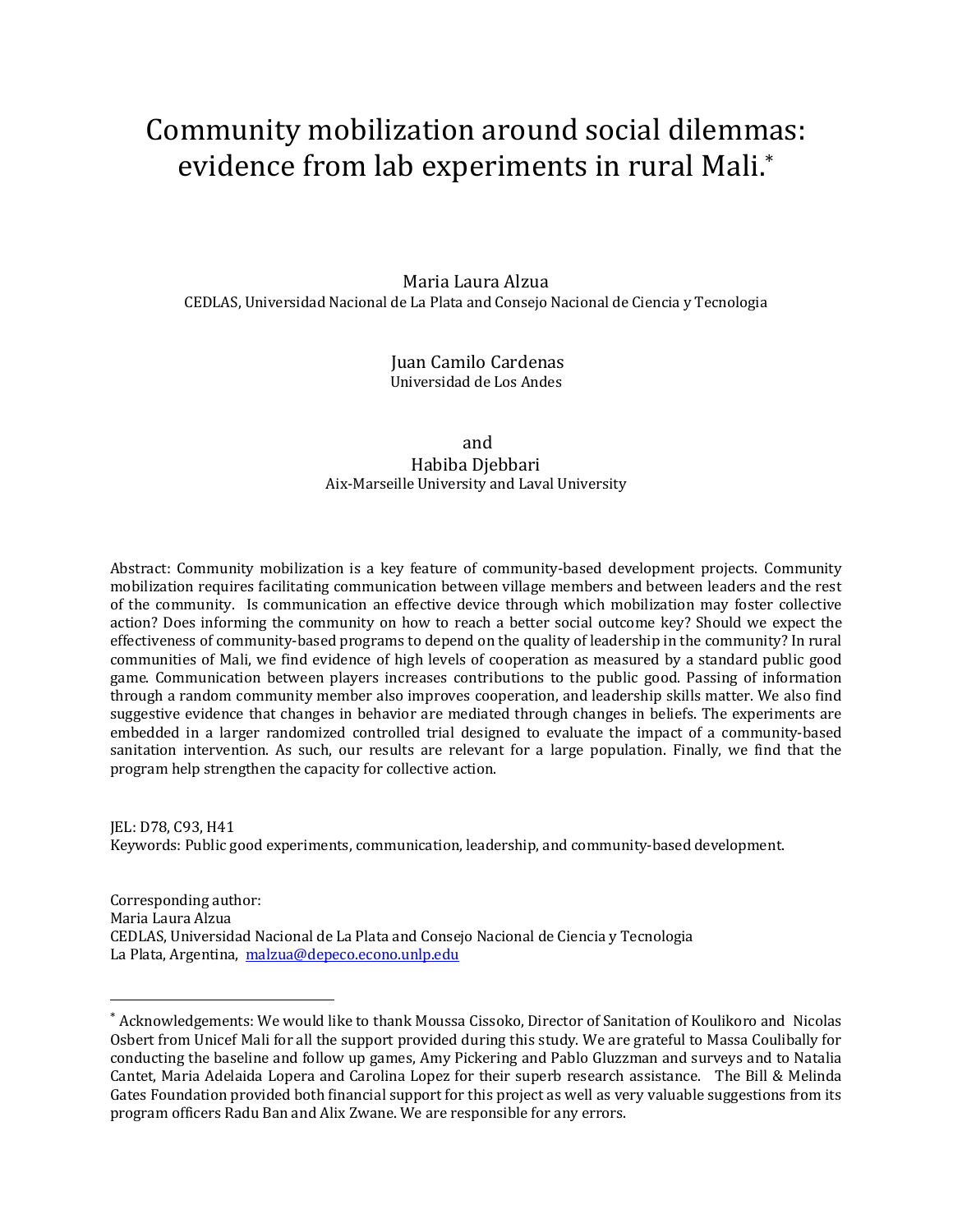#### 1. INTRODUCTION

Community-based projects are a popular policy tool for developing countries. Most of them aim at improving the delivery of a public good, usually by encouraging community mobilization. The advocates of this participatory approach argue that it strengthens the civic capacity of communities, empowering them to lead changes necessary for development. General disappointment with top-down policy led the World Bank to make them into a cornerstone in the fight against poverty (Mansuri and Rao, 2004). Yet, the evidence on the effectiveness of community-based development projects is scarce and rather mixed (Miguel and Gugerty 2007; Olken, 2007).

Using a series of experiments conducted in the field, we study how a community's capacity to act collectively to produce a public good may be improved by communication and leadership.

Evidence from laboratory experiments show that the free riding problem is not as prevalent as standard economic theory predicts, see Ledyard (1995), Zelmer  $(2003)$  and Chaudhuri  $(2011)$  for reviews. These findings suggest that agents may not only care about their monetary payoffs, but also about others' actions, payoffs or welfare. Another robust finding in the experimental literature on cooperation is that contributions are sensitive to design features. Communication, either between players or mediated by a specific individual, is found to increase contributions to the public good (Isaac and Walker, 1988; Sally, 1995; Cason and Khan, 2008).

However, evidence from the field is scarcer, especially from developing countries. Cardenas and Carpenter (2008) point out to two shortcomings of the evidence collected so far on games played in the field. First, the relevance of empirical findings is expected to increase with external validity. They recommend not only making the sample more representative, but also showing how

1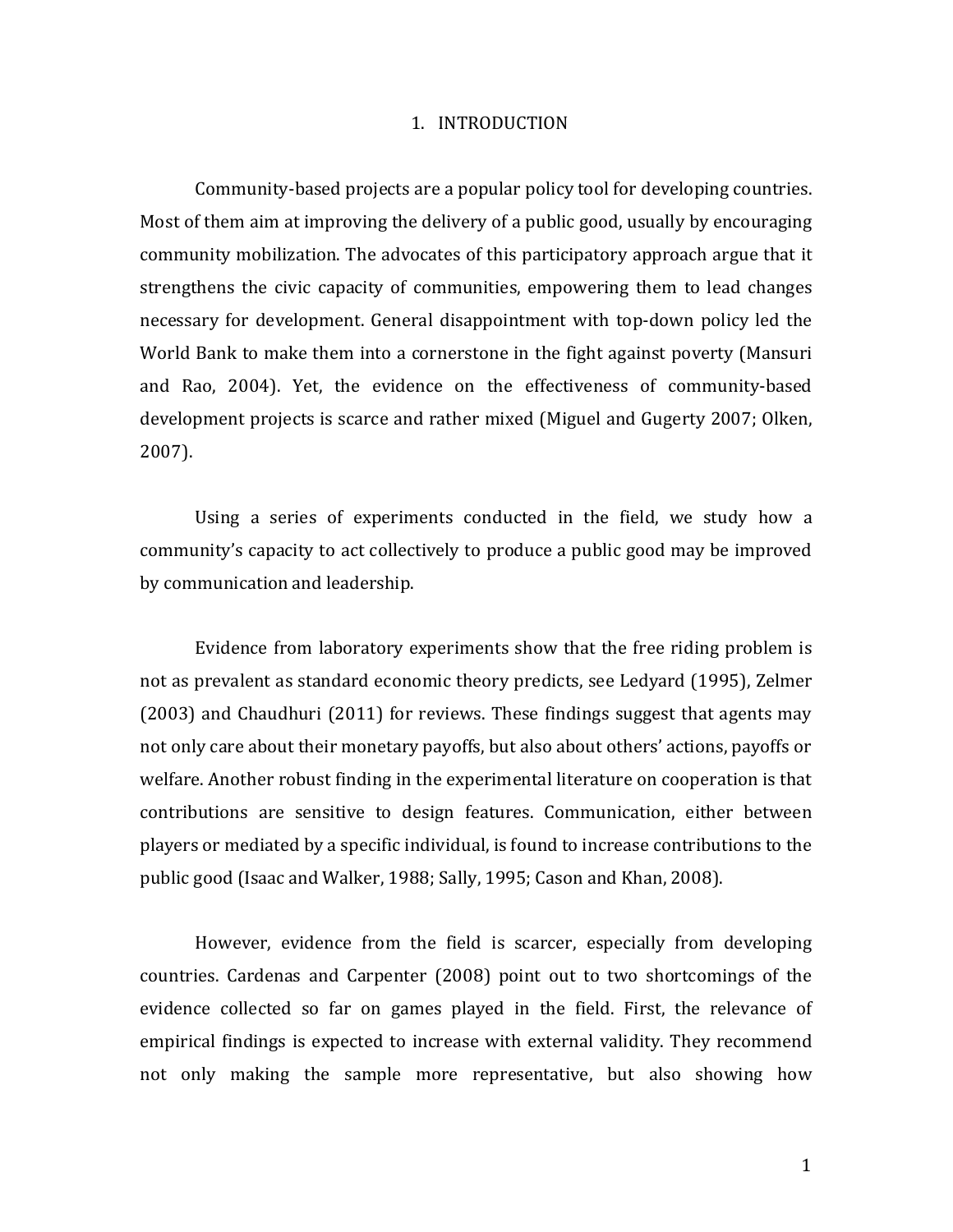experimental findings relate to the economic decisions of the poor. Second, the authors argue for more policy-oriented research.

We designed and conducted a series of experimental games over 121 communities in rural Mali. These communities were selected to benefit from a sanitation program designed by UNICEF and run by the government of Mali. The intervention relies heavily on community mobilization. Experts argue that adoption of good sanitation practices requires focusing on the whole community rather than on individual behaviors (Kar and Chambers, 2008). According to this view, the limiting factor for ending open defecation is neither informational, nor technical or financial, but rather lies in the capacity of the community for collective action.

Our laboratory experiments in the field help focusing on specific mechanisms through which the Malian community-led sanitation project may produce its impact and test behavioral hypotheses (Card, DellaVigna and Malmendier, 2011). We ran a series of Voluntary Contribution Mechanism games (Marwell and Ames, 1979) with mild framing. We first measure cooperation when **no communication** is allowed. We then investigate the role of communication: does unmonitored open **discussion** between villagers playing the game lead to higher cooperation? Does letting a game participant advise other villagers on the actions needed to reach the socially desirable outcome make a difference? How does this effect depend on the **leadership** skills of the person designated to convey the message to the rest of the group? One can expect that unobserved factors both explain leader quality and levels of cooperation within villages. For instance, previous mismanagement of public resources may affect the ability of villagers to contribute to the public good and to have good leaders. In order to address this issue, we exogenously manipulate the quality of the leader who is chosen. We do so by randomly selecting the person in charge of leading the discussion in each village.

The contribution of this paper is twofold. First, our study is embedded in a broader randomized controlled trial of this large-scale intervention to eliminate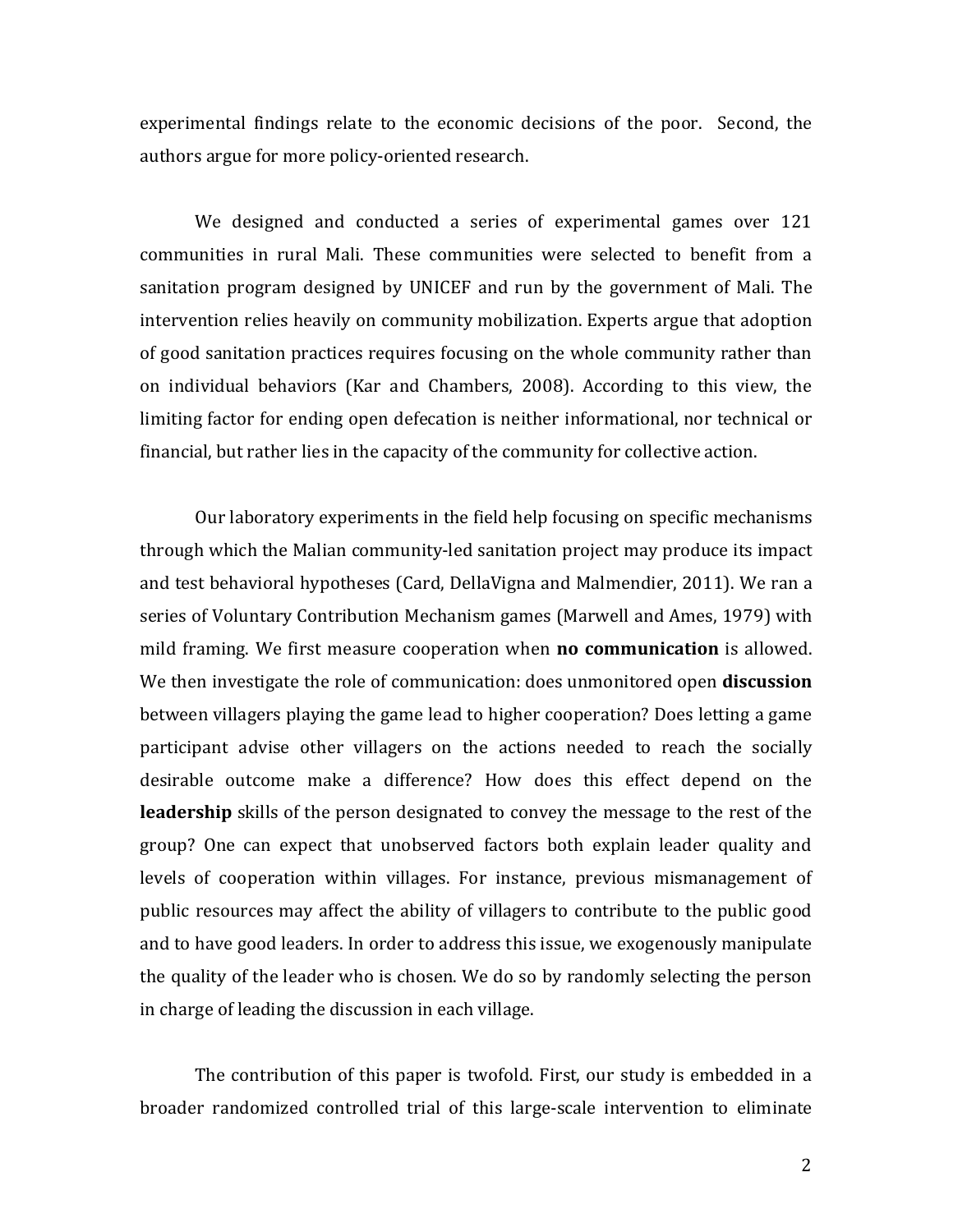open defecation in rural communities in Mali.<sup>1</sup> The literature combining randomized controlled trials (RCT) to evaluate development projects and lab experiments in the field is relatively scarce.<sup>2</sup> Our design included the lab experiments at the planning stage of the evaluation, enabling us to test if there is any effect of the communitybased intervention on cooperation, as measured by the public good games. Our study is based on a large representative sample of program target communities for the region of Koulikoro in Mali. In this sense, the insights gained from our experimental games can be extrapolated to the population targeted by the program in this region and similar rural areas.

Secondly, our games allow us to test some of the links in the causal chain from the program to its impact. There are two reasons for that. One is that participants are drawn from the pool of villagers in the communities targeted by the program. The second is that the experiments, although only mildly framed as a community activity with no mention to sanitation, are designed to replicate some features of a community-based intervention. Community mobilization requires facilitating communication between village members and between community leaders and the rest of the group. Is communication an effective device through which mobilization may foster collective action? Does informing the community on how to reach a better social outcome key? Should we expect the effectiveness of the program to depend on the quality of leadership in the community? Beyond making the exercise policy-relevant, having the experiments played on the field rather in the lab is a necessary feature of our protocol. In this sense, the field provides the relevant context in which the effect of leader quality on cooperation can be assessed.

 

<sup>&</sup>lt;sup>1</sup> We collected baseline data in March-June 2011 and follow-up data in March-June 2013 for about 5,000 households. Using random assignment, we divided the village sample into a treatment group, enrolled into the program in November 2011, and a control group, whose participation to the program is postponed until the end of June 2013. The RCT timeline is presented in Appendix Figure A1.

<sup>&</sup>lt;sup>2</sup> There are, to the best of our knowledge, three studies. Jakiela and Miguel (2014) use a variant of the dictator game to test whether a merit-based scholarship program in Kenya has an impact on respect for earned property rights. Barr et al.  $(2012)$  use public games to test whether the introduction of school monitoring committee in Uganda improved cooperation. Fearon et al. (2009) use similar games in communities affected by armed conflict in Liberia to test whether the introduction of community development committees helps raise funds to a collective project.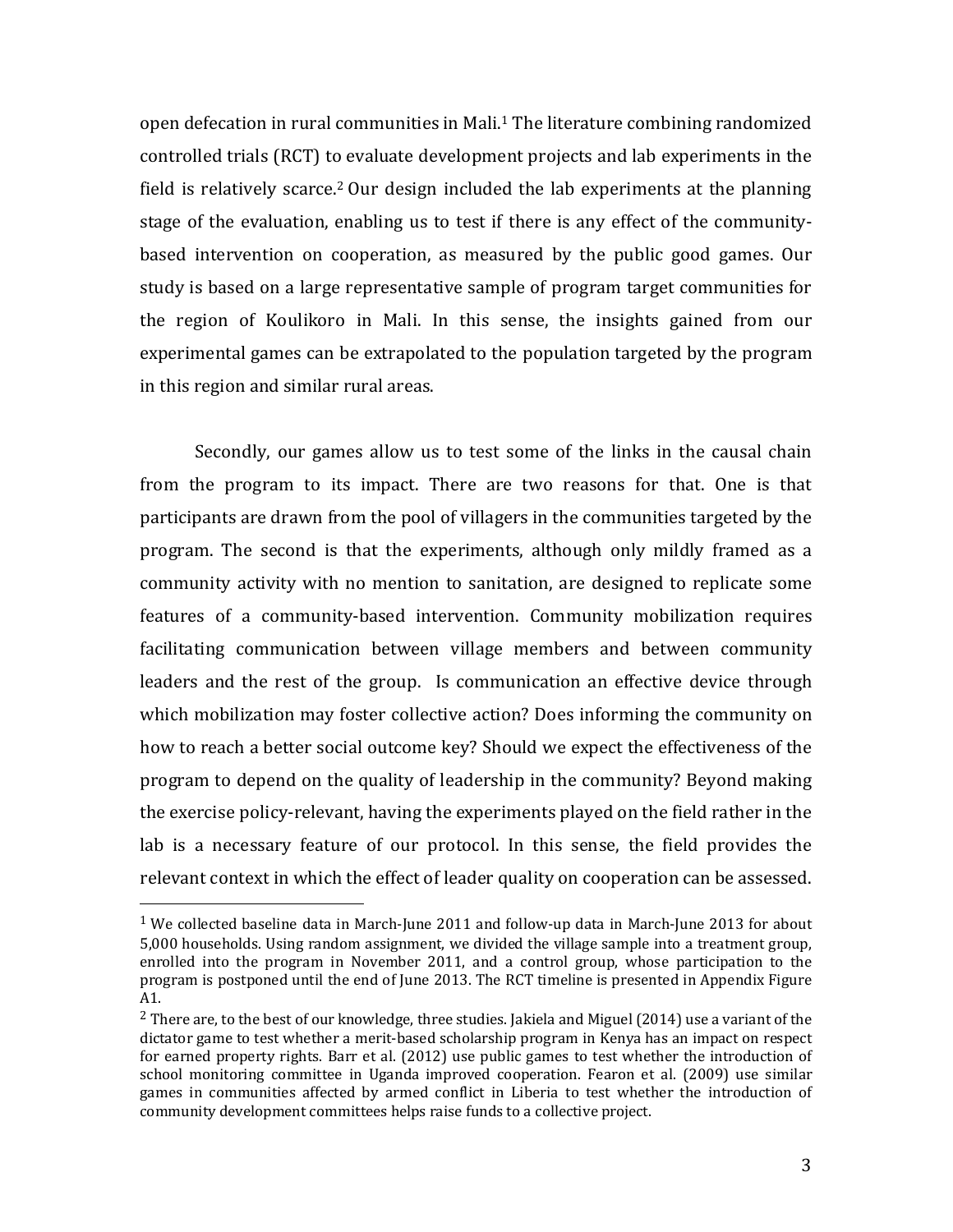We find, consistent with other findings in the lab, that communication between villagers improves cooperation. The proportion of players contributing to the public game increases by 8 percentage points compared to a base of 71%. When we instruct a participant to tell all other players that the socially efficient outcome requires them to all contribute, cooperation also improves. Compared to the gains from open discussion, improvement is higher by 2 percentage points.

Interestingly, the leadership attributes of the person passing the advice matter. Because we randomly pick the person who acts as a "leader", we can identify the causal effect of leadership attributes. First, we ask players to rank each other in terms of their capacity to be good community representatives, good conciliators and with respect to their height. We find that relative height has positive and significant effect on group cooperation.

Some leader personal attributes, as measured in the household survey, also matter for cooperation. There is a statistically significant difference according to gender, as male leaders have a strong positive effect on group cooperation. Cooperation increases with the age of the leader. Using an index of social capital, we find that cooperation is greater the higher social capital of the leader is. We find that literacy, in our pool of players where literacy rate is very low  $(15%)$ , has a negative and significant effect.

Finally, cooperation, as measured by game outcomes, has improved as a result of the program. We find a positive and statistically significant impact of the community-based sanitation intervention on game contributions.

In Section 2, we present the setting. We then describe the experimental design and testable hypotheses in Section 3. Our empirical findings are presented in section 4. We discuss the policy-relevance of our findings in Section 5, and conclude in Section 6.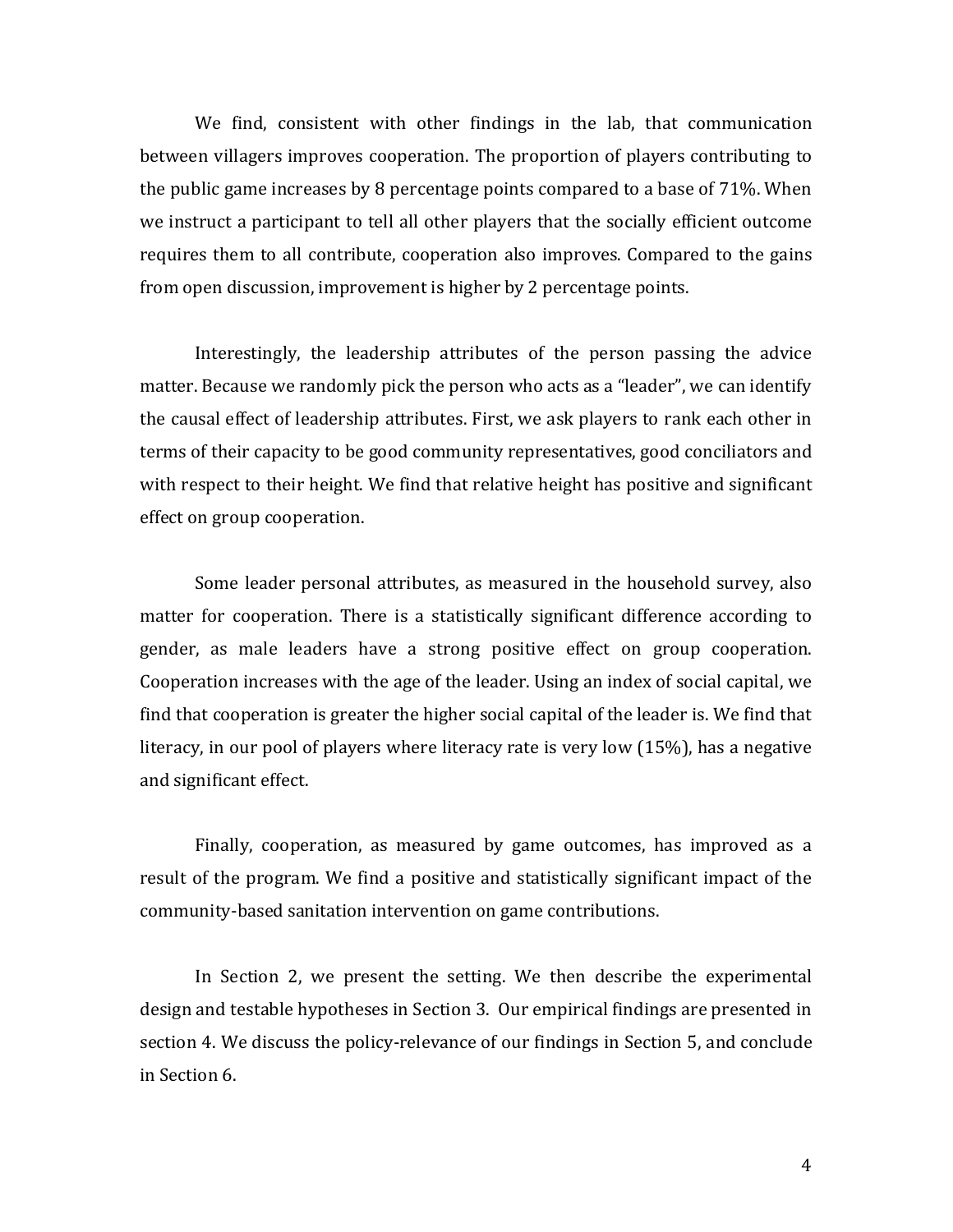#### 2. RESEARCH ENVIRONMENT

#### **Community-based sanitation**

Our games are embedded in a broader randomized controlled trial of a largescale intervention to eliminate open defecation in rural communities in Mali. Open defecation is a widespread practice in many rural and peri-urban areas in developing countries. Such practice is believed to have severe health consequences for children such as diarrhea and growth retardation (Spears, 2013).

The programs aimed at eliminating open defecation have used various approaches ranging from high subsidies for sanitation hardware and sanitation marketing to community-based approaches that aim at fostering behavioral change (and combinations of all of the above). One challenge faced by many of these interventions is usage of the sanitation facilities, despite improved access.

The intervention carried out in Mali is called Community Led Total Sanitation (CLTS) and relies heavily on community mobilization as a way to foster collective action and achieve a cleaner environment. Typically, facilitators in charge of the program gather the community with the objective of triggering the adoption of good sanitation practices. During this initial gathering of the community, a number of activities are conducted to raise awareness on the risks associated with open defecation and help develop a plan to build latrines. Ultimately, the objective is to end open defecation. To attain this objective, everyone in the community has to have access to a private latrine with a cover that is equipped with a hand washing station (bucket with water and ashes or soap). This initial gathering of the community is followed by a period of intensive monitoring to encourage progress towards goals agreed upon (building, repairing and using latrines). Finally, when the initial plan is met, the community is certified as Open Defecation Free with a celebration that is valued by community members.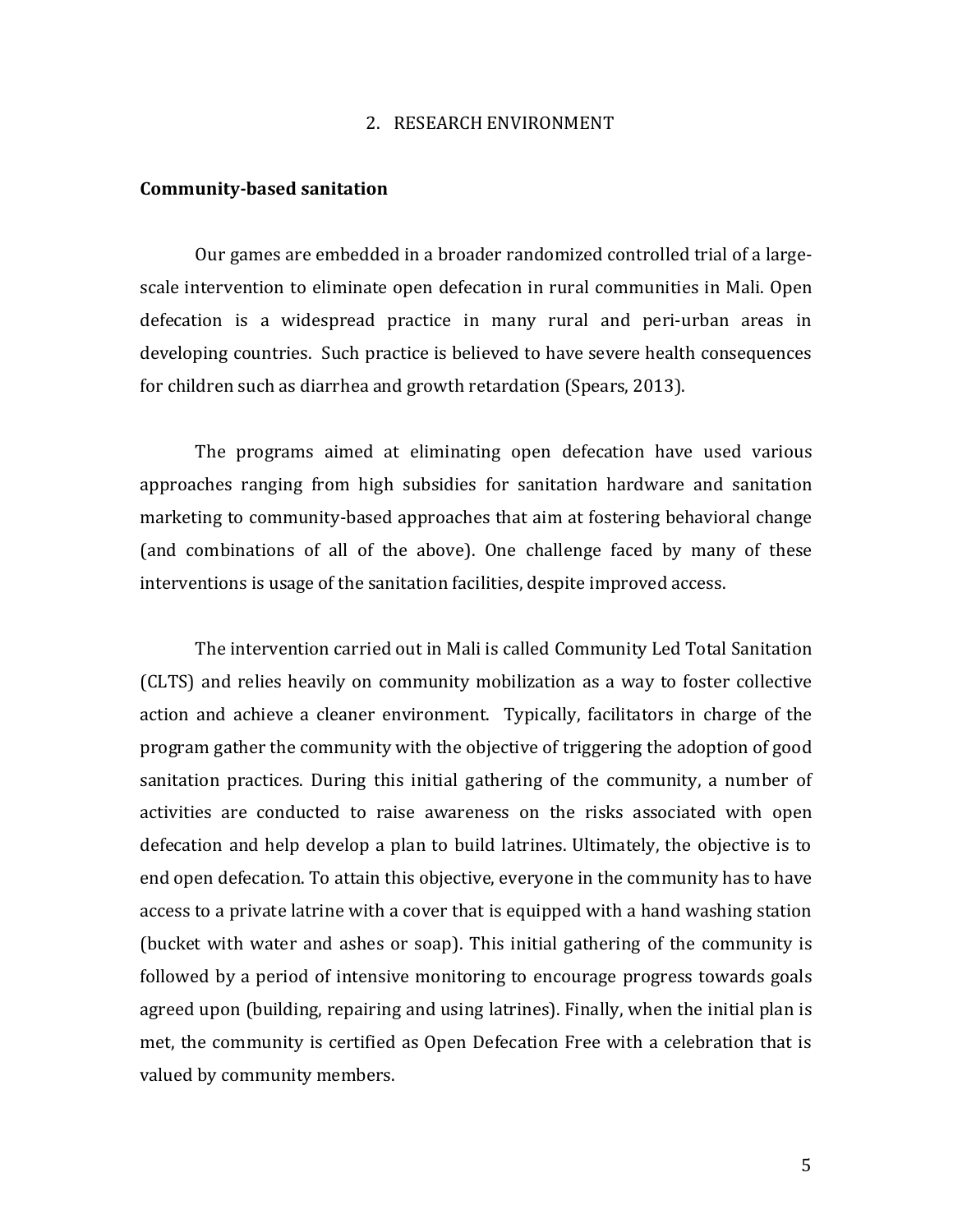CLTS is an intervention aiming at solving a classic example of a collective action problem, whereas each member of the community bears the private cost of contributing by building and using latrines and the benefits through better health outcomes depend on what the rest of the group do. The benefits of improved sanitation are higher the higher the proportion of people in the community adopting better sanitation practices.

We focus on the community mobilization feature of CLTS and are interested in looking specifically at the factors facilitating communication among village members, and between community leaders and the rest of the group.

#### **Koulikoro** village sample

 

The region of Koulikoro is divided in three agro-ecological zones, which reflect three distinct economic and social organizations. The Northern zone or Sahel zone is very arid, with a long dry season lasting between 9 and 11 months. The main activity is transhumant nomadic stock rearing with subsistence agriculture. The middle zone, the Sudan zone, is semi-arid and sub-humid. There, agricultural activities are more intensive. Stock rearing is sedentary with seasonal migration, and is more integrated with crop production. The Southern zone is humid with production oriented towards agriculture.

The sample is designed to help assessing the impact of the sanitation intervention in Koulikoro. The sampling frame thus includes all small rural villages with low latrine coverage and no sanitation program in place.<sup>3</sup> We obtain a sampling frame with 402 villages. Our main source of information for sampling is the Census data from 1998 (*Infrastructure du Recensement* 1998). We use updated village size by applying population growth rates from the 2009 Census.<sup>4</sup> We also complemented

 $3$  These are villages with 30-70 households and with less than  $60\%$  of household having access to private latrines.

 $4$  Unfortunately, the 2009 Census was not yet released at the date we built the sampling frame.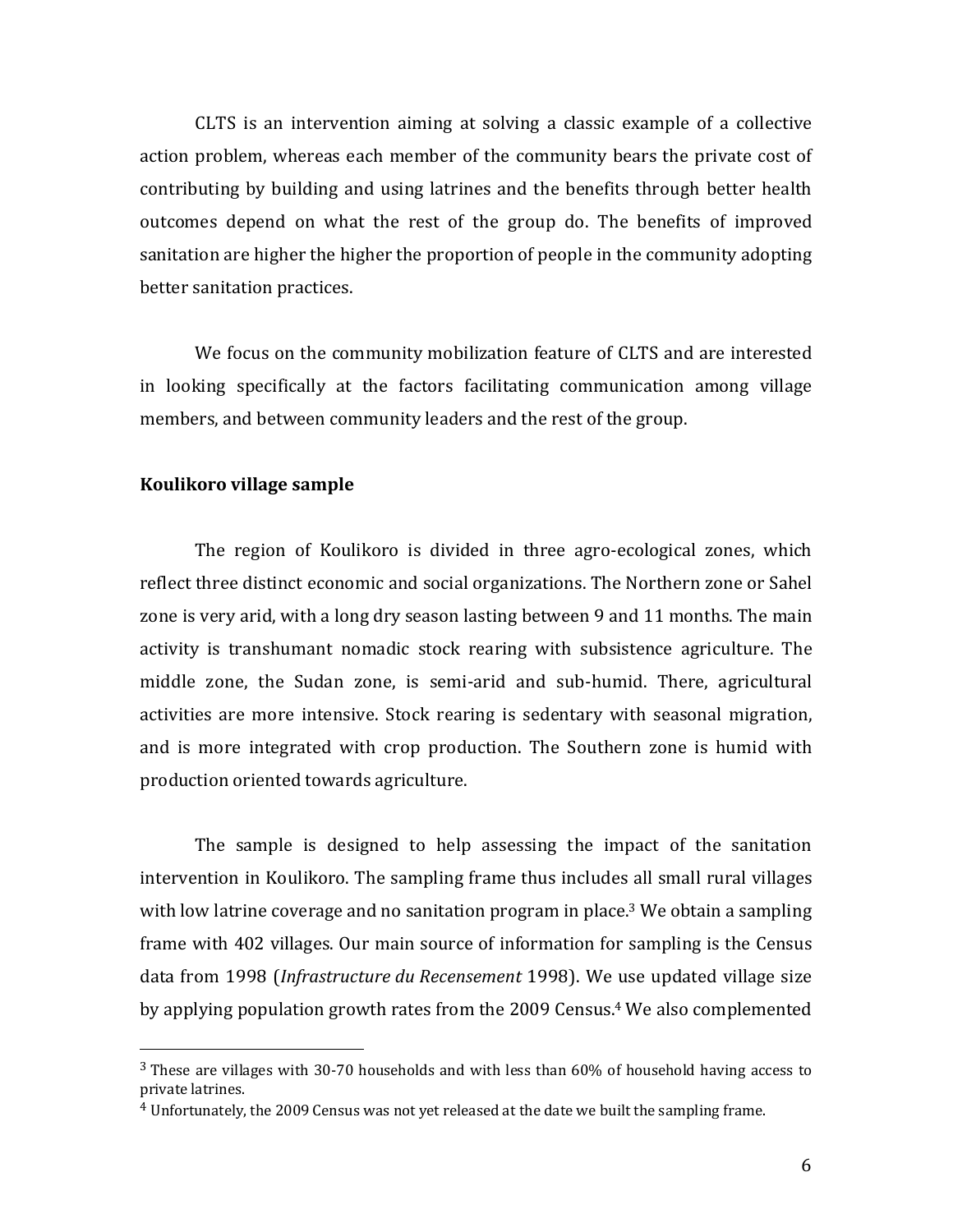these data with a list of villages that already benefitted of the intervention that we obtained from the Koulikoro Sanitation Office (*Direction Régionale de l'Assainissement de Koulikoro*).

We opted for a systematic sampling method that allowed us to add a minimum spacing criterion between villages in order to limit contamination from neighboring communities.<sup>5</sup> Indeed, physical contamination of fecal elements through air and water from neighboring communities may limit the benefits from the intervention and discourage the adoption of clean practices in the targeted villages. If the program is brought up to scale, contamination should not be such a concern. This, in turn, implies that the impact for our effectiveness trial can be considered as the actual impact for the scaled-up intervention.<sup>6</sup>

We draw a systematic sample based on the following steps:

- 1. We pick a village (the primary sampling unit) at random from the sampling frame,
- 2. We draw a circle of radius 10km around the village and we pick another village at random from the sampling frame excluding the area around the previous village,
- 3. We repeat steps  $(1)$  and  $(2)$  until we get 121 villages or exhaust the sampling frame.

We then conducted a census of all households in the sample villages. Our main survey module (the household questionnaire) gathered detailed information on households living in the sample villages with at least one child below age 10. We also collected information at the village level, and at the household and individual levels for all household members.

 

 $5$  Any two villages must be at a minimum 10 km distance from each other.

 $^6$  In contrast, in Miguel and Kremer (2004), positive externalities accounted for most of the program impact, so missing out on them would have led to under-estimating the actual program benefit.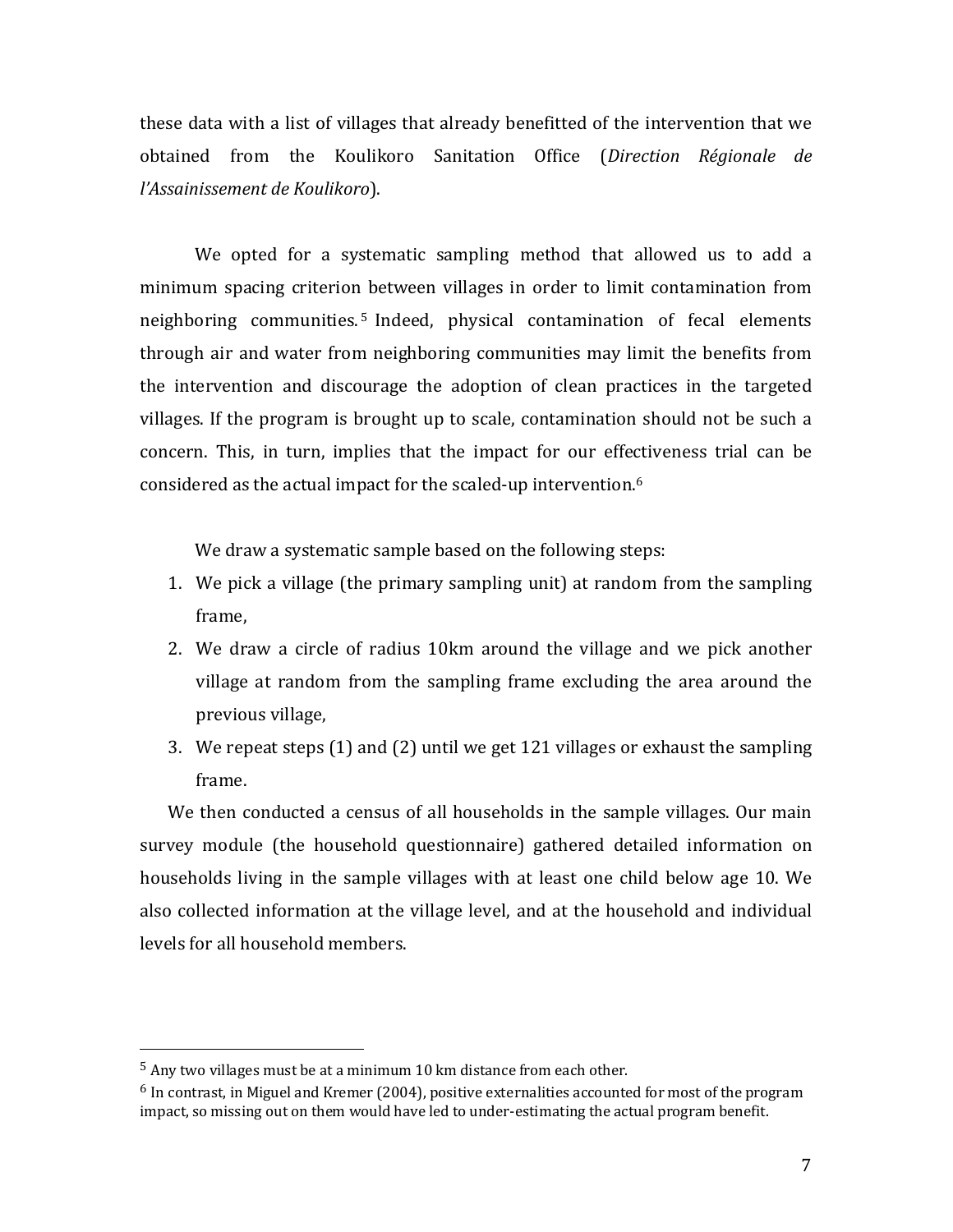#### **Game participants sample**

The sampling frame here comprises all surveyed households. In each of the village, every other household is randomly selected to send an adult household member to participate to the games. Clearly, selection within household is not likely to be random.<sup>7</sup> But this actually is similar to the way the community-driven sanitation program operates: they invite households to participate in community meetings, and it is the household who chooses who to send.

An advantage of this sampling framework is that, once we apply sampling weights, our game results are representative of the intervention-targeted population in the region of Koulikoro and similar rural areas.

#### **Sample descriptive statistics**

 

Descriptive statistics from the survey data is presented in Table 1. The household data covers 121 villages, about 4,500 households, and more than 34,000 individuals. There are 37 households per village on average, and 7 members per household. Literacy rates are low: only 16% of the population over 8 years old knows how to read and write. The population is young, 19 years old on average. The main ethnic group is Bambara  $(68%)$ . Most of the labor force is in agriculture and livestock rearing.

Looking at the sample of game participants (Table 2A), we conducted  $363$ sessions (3 per village) with over 3,000 players. Sessions gathers 23.4 players on average. As expected, game participants are not representative of the village population. Only 28% of them were male. Average age is 35. More than 75% of them

 $7$  Our sampling strategy yields a representative sample of households from which game participants were selected. But the last step in the selection process is not random. Game participants had to be at least 15 years old. We ask the household to preferably send the head of household or a spouse. If neither of them were available, then the household could send another adult household member to the game.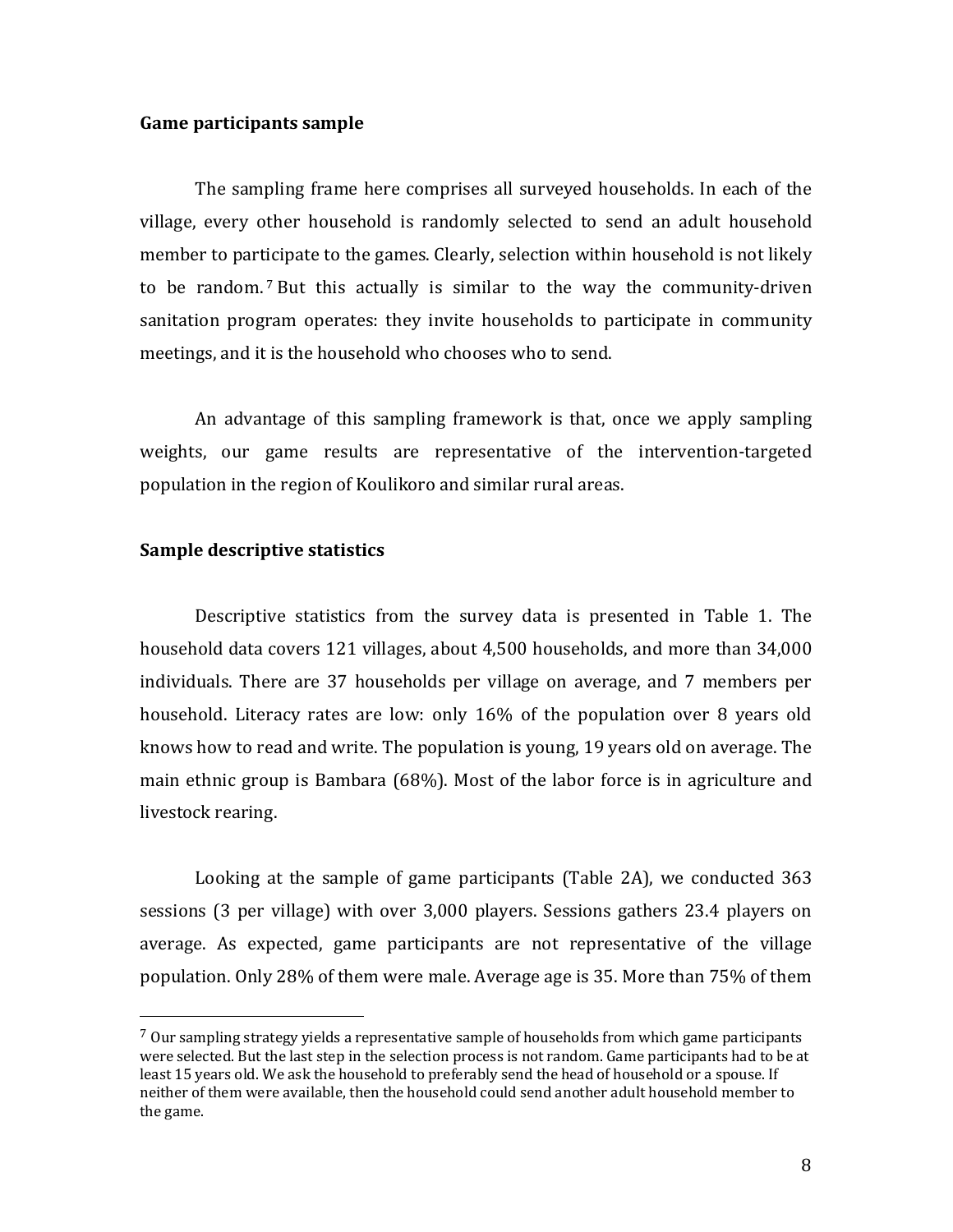are illiterate, and 85% of them never went to school. Based on questions on their attitudes towards the community (belonging, trust, altruism, reciprocity, solidarity), we constructed an index of social capital. The average value of this index is 2.89 in the game participants sample, compared to 2.83 in the household survey sample. The difference is not surprising: game participants are older on average, and social capital increases with age.

#### 3. EXPERIMENTAL DESIGN AND HYPOTHESES

#### **Treatments**

 

Our research design consisted in three within-subject treatments of a public good game. The **base treatment** is a standard public good game without communication. In the two other treatments, we allow some form of communication. In the unmonitored **open discussion treatment**, participants are allowed to talk to each other freely for five minutes. In the leader treatment, a randomly selected participant is designated as a leader: she is told what actions everyone should take in order to maximize the group payoff and she is instructed to convey this message to the rest of the group.

The three treatments have the same monetary payoff structure (Marwell and Ames, 1979). There are two goods, a private one and a public one, and *m* participants. The experimenter provides each participant  $i = \{1, ..., m\}$  with one token. Choice set includes two options  $x_i = \{0,1\}$ , to keep the token  $(x_i = 0)$  or to invest it in the public good  $(x_i = 1)$ .<sup>8</sup> If the token is kept, it yields a payoff *p* to player *i* only. If the token is invested in the group project, it yields a payoff of *a* to every player *j* including *i*. In sum, the payoffs function is given by:  $y_i = p(1 - x_i) +$  $a(\sum_{j=1}^m x_j)$ . Thus, the public good produced depends linearly on each individual's contribution. All decisions are made simultaneously and privately, without knowing

 $8$  Knowing the challenges regarding literacy and simplicity, we have used a simple dichotomous cooperation decision-making setting (Cardenas & Jaramillo, 2007) that requires no use of pencil.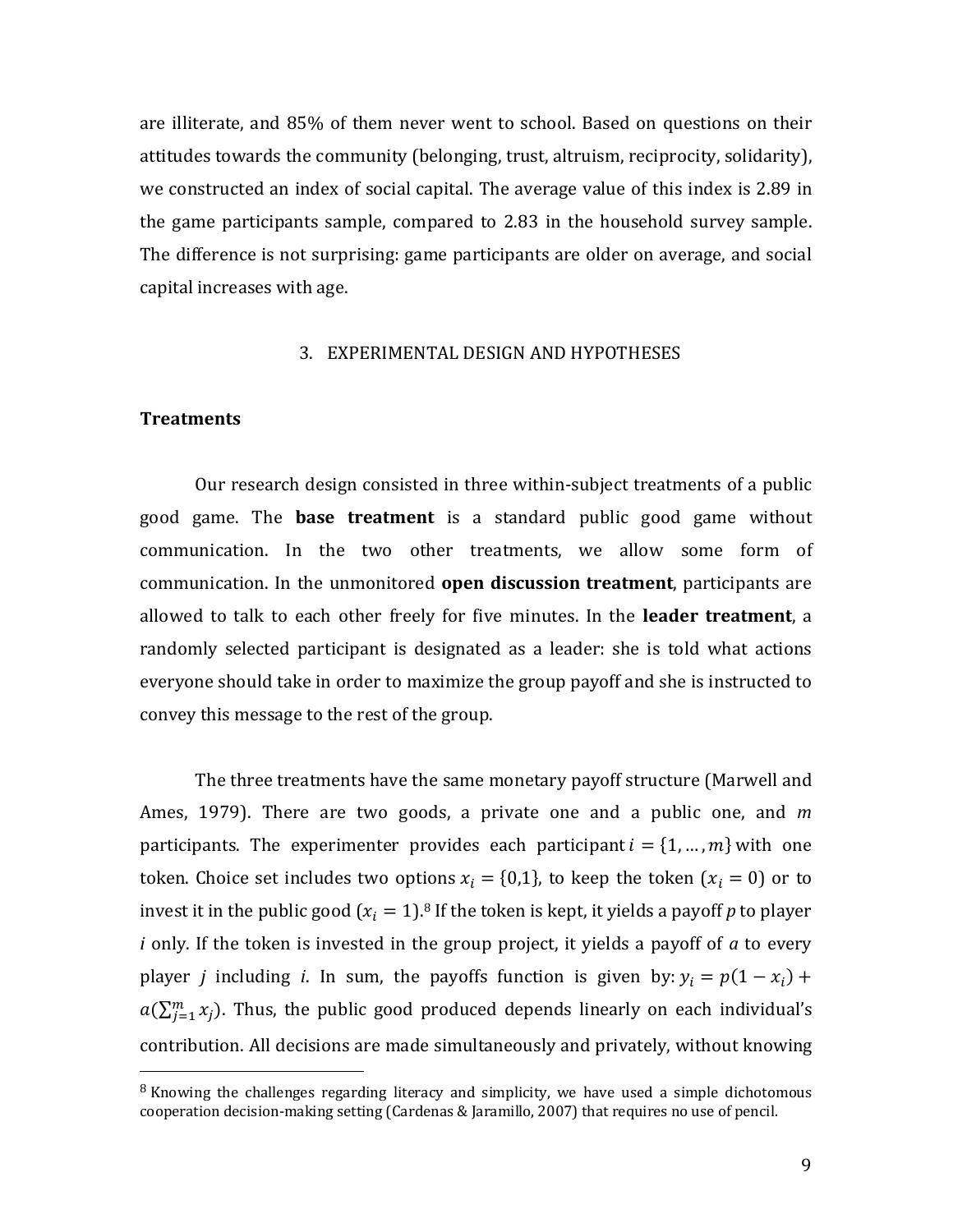what others will do. Assuming participants only care about their monetary payoffs, and as long as  $a < p$ , there will be no incentives to contribute to the group account, i.e.,  $\forall i = \{1,...,m\}$ :  $x_i^{Nash} = 0$  , resulting in a socially inefficient outcome. In this case, each player obtains  $y_i = p$ , and the group outcome is  $\sum y_i = mp$ . However if every player contributes to the group account, i.e. ,  $\forall i = \{1,...,m\}$ :  $x_i^{soc. opt.} = 1$ , then the social optimum is obtained. In this case, the earnings for each player are  $y_i = ma$ , and the group outcome is  $\sum y_i = m^2 p > mp$ .

In our setting, if the player invests the token in the public account, his token and those of others in the group account yield a return of  $a = 1$  for every other participant (including those who kept their tokens). A player who keeps his token earns an additional  $p = 10$ .

#### **Procedures**

 

We recruited on average 20 to 25 players for each session. Each participant played in three sessions. Because we expect that the order of the rounds may matter for contributions, we randomly manipulate the order of open discussion and leader treatments. All individual decisions are kept private and confidential. We explained the base game extensively to make sure that players understood it.<sup>9</sup> At the end of the experiment, group actions are revealed publicly for each treatment, so that players know how many points they earned depending on their own action. Earnings are revealed to each participant in a private way at the end of the three sessions when they collect their rewards. After participants make their decisions, but before they learn about their earnings, they are requested to privately report their predictions on the group's actions. In Appendix Figure A2, we show the timeline for the games.

 $9$  Experimenters worked in teams of five, each individual with specific tasks to perform (see Appendix Table A1). Given the number of experimental sessions, instructions to experimenters were made as simple as possible. Experimenters were trained on this protocol for 8 days.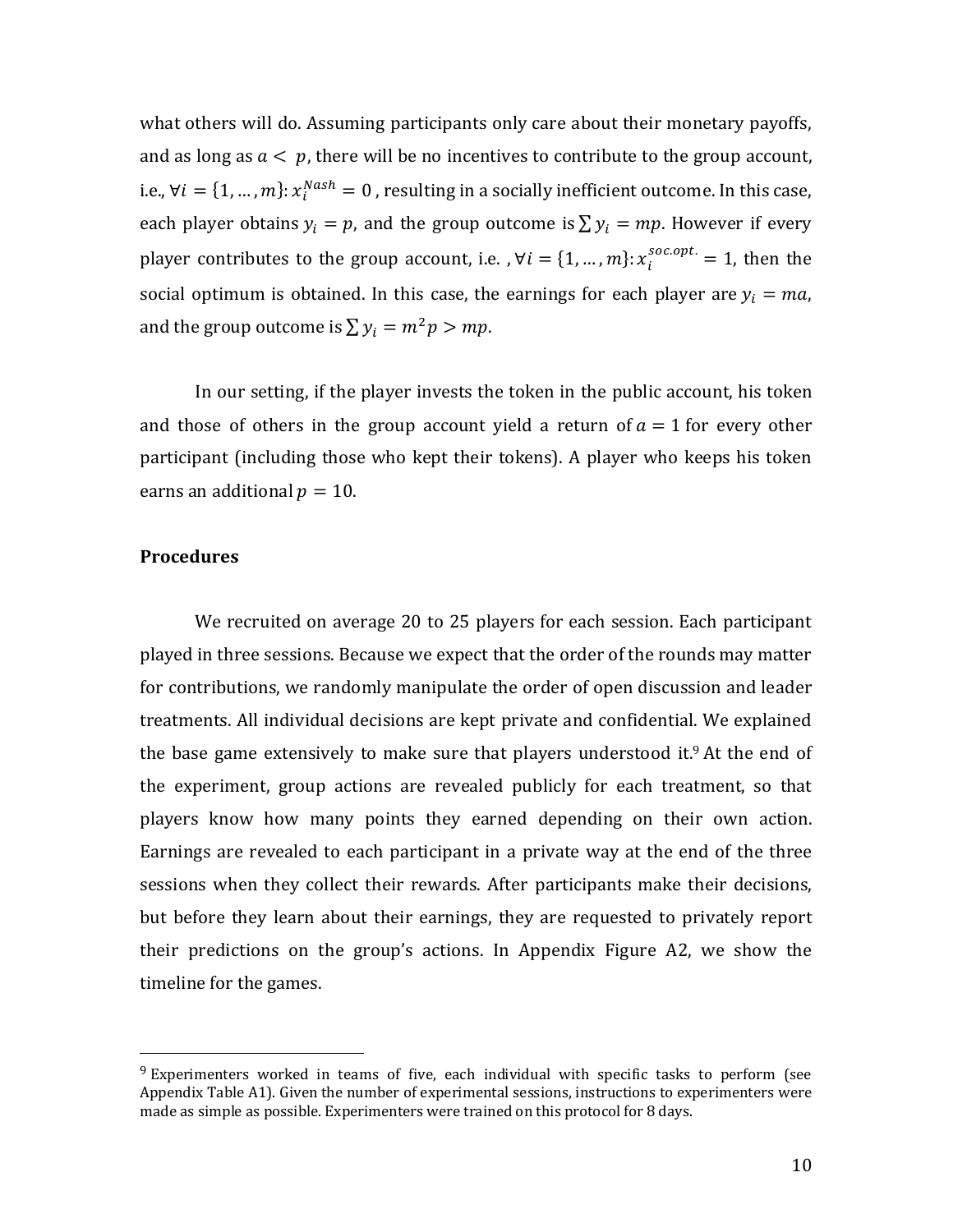In order to incentivize participants, players earn points that are then translated into rewards. In order not to interfere with the sanitation intervention that took place in some of these villages,<sup>10</sup> we converted the points into small valuable household items unrelated to sanitation (e.g. batteries, pens, paper pads, lighters) instead of providing monetary payments. The complete game protocol (in French) is available upon request.

#### **Framing of the games**

 

There is a wide range of possibilities for presenting the games to participants, from an abstract game with no reference to a particular cooperation problem to a heavily framed situation that can hint players to the study's larger purpose, *i.e.*, studying their behavior in order to understand how the communitydriven sanitation program may affect them. Here, we chose a weak framing that serves to have participants' mindset on collective action. This mild framing is meant for villagers to act according to past experience and underlying social norms.

Our public good games are framed as *foroba* games,  $11$  i.e., games of the common pot. The name given to the token is *niyoro*, also a Bambara term for a token used in common transactions. Use of *foroba* and *niyoro* as labels should remind them of a familiar setting in which people usually contribute to a common pot and get a valuable amount in return. We decided against framing the public good according to the sanitation issue that is central to the research project in order to not contaminate our results with specific issues with the intervention that took place. Yet, we maintain a weak framing to collective action.

 $10$  UNICEF considered that the community-based approach to sanitation would have been compromised if we were to distribute monetary payments to some individuals in intervention villages. In order to keep the support of UNICEF to the larger evaluation project, we agreed on incentivizing the games with in-kind payments.

 $11$  In Bambara, the lingua franca most widely used in Mali, *foroba* refers to a cooking pot and also to a gathering of neighbors for a community cook out where every member brings an input and everyone benefits from the meal produced.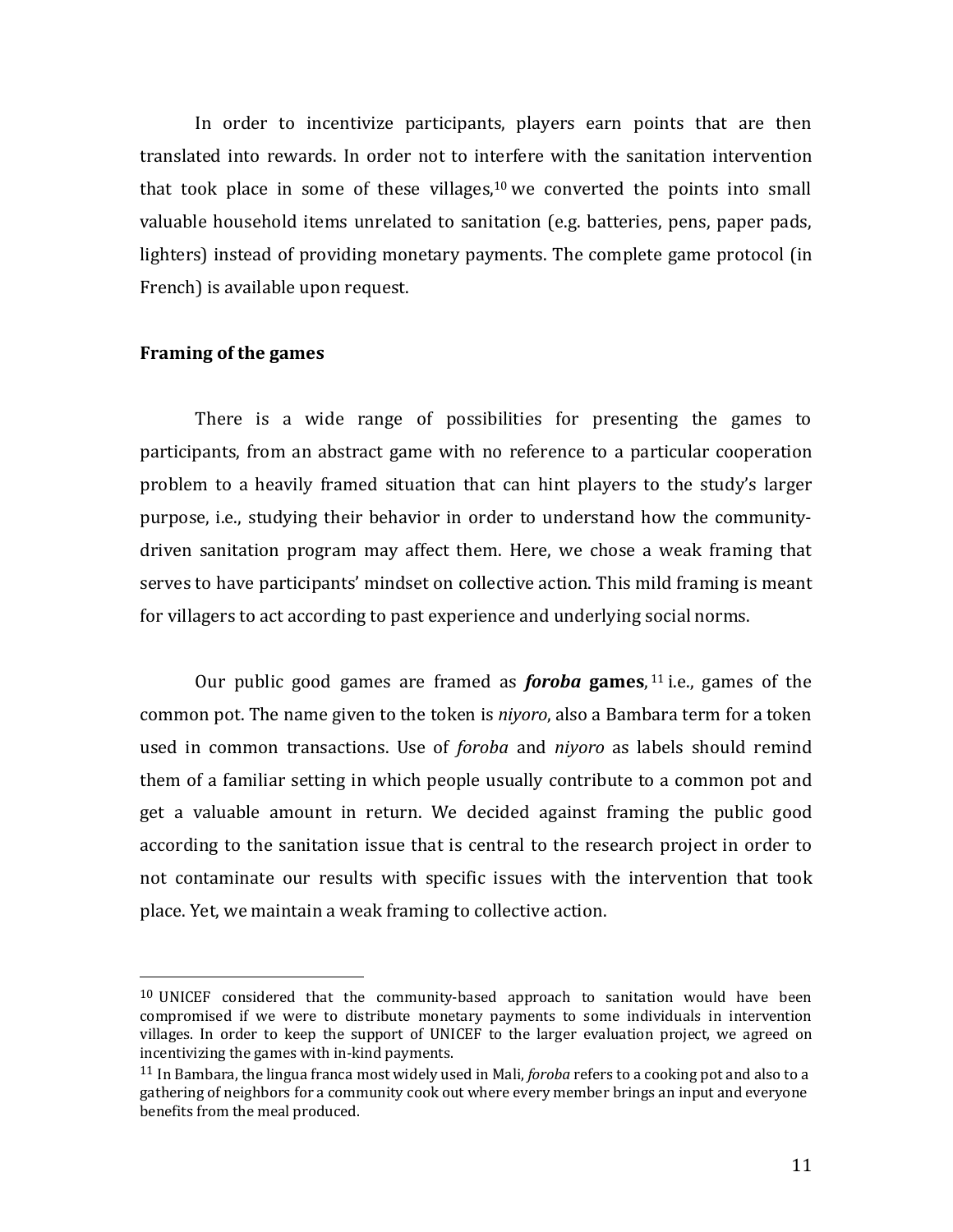#### **Ranking games**

At the end of the three rounds, we conduct "Rankings games", with the objective of identifying leaders and influential individuals among players. The games consist of a series of rankings, where participants have to rank themselves in a circle according to some specific criteria. First, the participants have to rank themselves according to height, from taller to shorter.<sup>12</sup> The last three rankings were framed after extensive focus groups with community specialists. For the second ranking game, villagers have to rank each other according to who would better represent them as dancers in a hypothetical regional competition.<sup>13</sup> For the third ranking game, participants have to rank according to who would represent better the community in the hypothetical situation where an official in Bamako made a decision which is considered detrimental for the community and someone needs to convince him not to execute it. In the fourth and last ranking game, participants rank according to whom would best help them to resolve a conflict between community members.

#### **Hypotheses**

 

Our first hypothesis is based on previous experimental research on communication (Isaac and Walker (1988), Cason and Khan (1999), Bochet and Putterman (2009), among others).

Hypothesis 1 (open discussion): Unmonitored open communication between villagers improves cooperation.

Hypotheses 2 and 3 pertain to the role of leadership in communication. Assuming that leaders are in favor of collective action, we first test whether,

 $12$  Height is a sign of social status. Taller individuals may have benefitted from early-life investment in nutrition and may come from wealthier households. Height also correlates with cognitive ability (Lindquist, 2012).

 $13$  Dancing is a popular activity in Mali, which imparts status to talented individuals.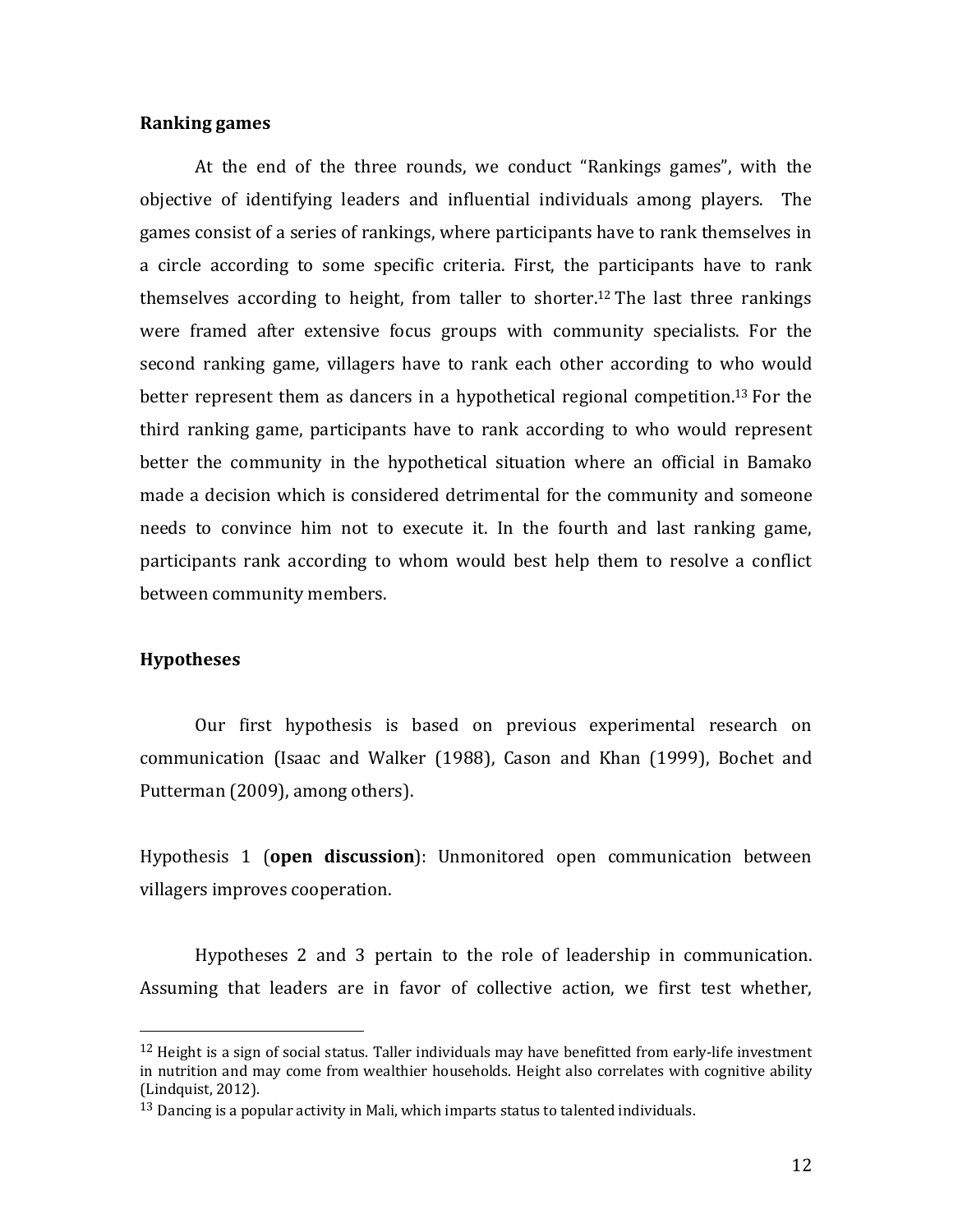regardless of quality of leadership, simply having one community member inform others on how to reach the socially desirable outcome may affect cooperation. Secondly, leaders vary in term of their skills. Thus, a natural hypothesis to test is that the extent to which cooperation may be improved depends on the quality of the leader. 

Hypothesis 2 (leader treatment I): controlled communication (one randomly chosen person is instructed to tell all other players that the group as a whole can attain the highest payoff if everyone contributes) improves cooperation.

Hypothesis 3 (leader treatment II): Controlled communication leads to greater contributions the higher the quality of the leader.

There are previous experimental results on model of leadership-by-example proposed by Hamerlin (1998). In this model, a leader is informed about the social return from cooperation and he passes this message to uninformed followers. In our experiment, as in other previous experiments, a leader is picked at random. The main difference is that, in previous work, the contribution of the leader is revealed to the rest of the group before they make their decisions, while in our field experiment, it is not (see, for instance, Moxnes and van der Heijden 2003, Potters 2007, Arbak and Villeval 2013). Instead, participants, who know each other, use what they know about the person designated as a leader, as well as the informational content of the message he is instructed to convey, when making their decision to contribute to the public good. We thus test whether the observable attributes of imposed leaders may influence group cooperation.

Finally, our last hypothesis is related to the community-based intervention we evaluate. Community-based intervention, by fostering a participatory approach, may strengthen the capacity of the community for collective action.

Hypothesis 4 (**RCT**): Cooperation is higher as a result of the program.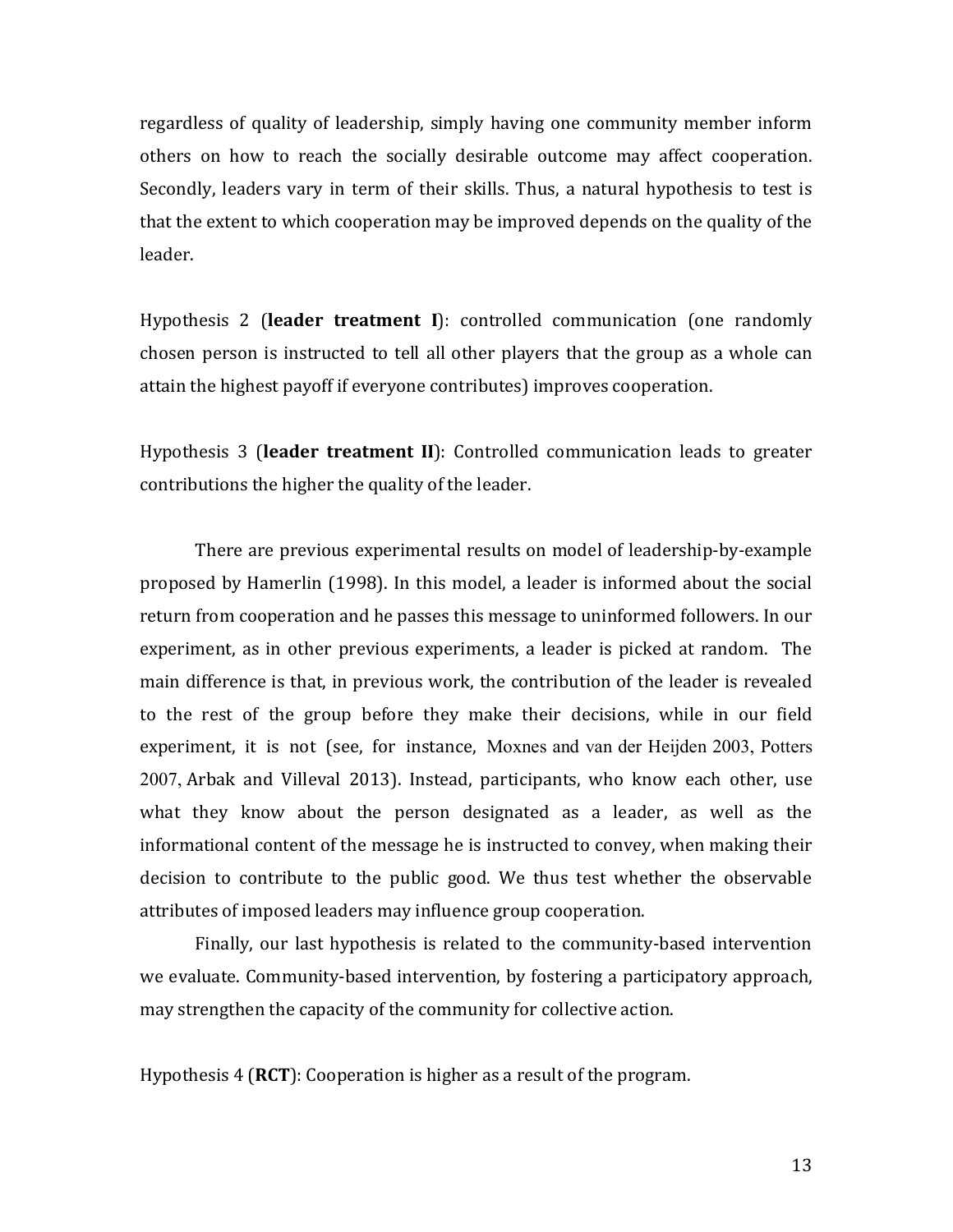Testing the last two hypotheses provide a rationale for conducting the experiments in the field rather than in a lab.

#### 4. RESULTS

In the base treatment, 71% of the participants contribute to the *foroba* (Figure 1). Cooperation level is quite high in these villages compared to what is usually found from lab experiments with university students, but similar to those obtained from lab experiments in the field in developing countries (Cardenas and Carpenter 2008). 14

Contributions are higher in the discussion and leader treatment, respectively 79% and 81% (Figures 1 and 2). The differences between treatments are all statistically significant (Table 11). So we cannot reject hypothesis 1 (**open**) **discussion**) and hypothesis 2 (leader treatment I). We interpret these differences as causal impacts of the treatments. Although we did not reveal contributions until the end of the three treatments, one may be still concerned that in a within-subject design treatment effects may be confounded.<sup>15</sup> Because we randomly manipulate the order of the communication and leader round, timing effects are averaged out. Hence, we interpret the 8-percentage point  $(p.p.)$  increase in cooperation as a result of communication between village participants. In addition, villagers who had already participated in the games at baseline are not contributing differently than those who are playing for the first time.<sup>16</sup>

 

 $14$  In Zimbabwe, Barr (2001) find that participants to a VCM contribute between 48 and 52% of endowment. In Vietnam and Thailand, it is respectively between 72 and 76% and between 61 and 73% (Carpenter et al. 2004). In Kenya, Ensminger (2000) find that people contribute 58% of their endowment. In Peru, Karlan (2005) finds that  $81\%$  of participants contribute in a threshold public game. Figures for the U.S. are lower (between  $30-40\%$ ).

<sup>&</sup>lt;sup>15</sup> Strategic effects may happen when contributions are revealed between rounds. In our setting, participants learn about their payoffs only at the end of the three sessions. In repeated public games for which outcomes are revealed between rounds, cooperation tends to decrease through time. <sup>16</sup> This is obtained from combining baseline (2011) and follow-up (2013) data on games. Results available upon request.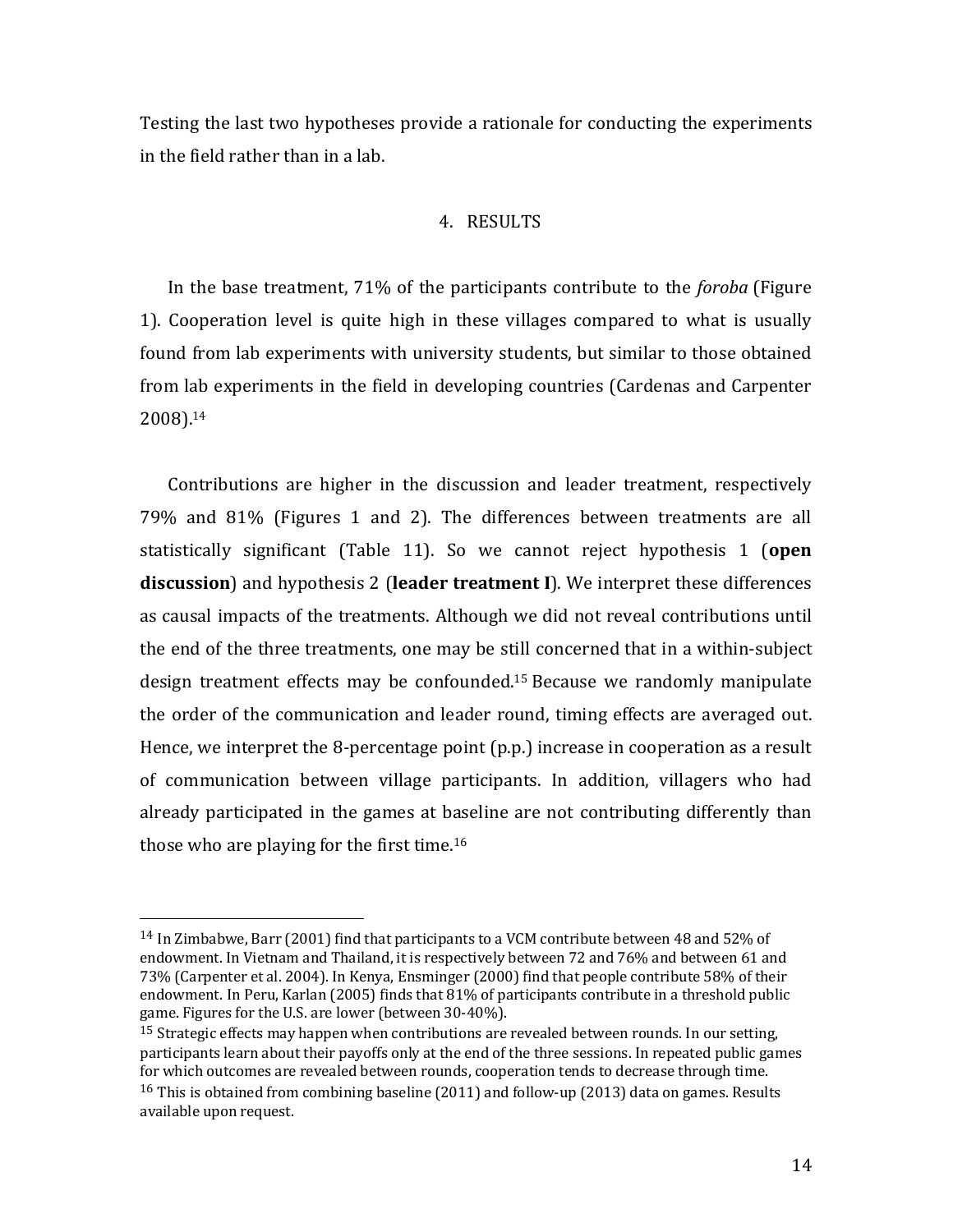The difference between leader treatment and base treatment is an effect from passing information on how to reach the socially desirable outcome. Since the leader is randomly picked, average contributions in the leader treatment corresponds to average contributions under average leader quality. So it is the passing of information through an average community member that increases cooperation by 10 p.p., an statistically significant effect (Table 11).

Interestingly, beliefs follow the same patterns as contributions (Figures 3 and 4). In the base treatment, 48% of participants believe that everyone would contribute (average is  $69\%$ ). In the communication (leader) treatment,  $57\%$  ( $61\%$ ) believe that everyone would contribute. Beliefs on contributions by others are higher in the communication and leader treatment, a statistically significant difference (Table 11). Again, we interpret these changes as causal effects of the treatments (open discussion and leader treatment) on beliefs. Taken together, the evidence on the effects of communication on contributions discussed earlier and these findings are consistent with communication affecting contributions through beliefs. However, the design of our experiments does allow us to be conclusive on this point.

In Table 3-8, we present estimates of the causal effects of leader attributes on players' contribution levels and beliefs in the leader round. Overall, we find that a number of leader characteristics influence group contributions, so hypothesis 3 **(leader treatment II)** is not rejected. Tables 3-4 pertain to the leader attributes as measured in the ranking games. Relatively taller leaders elicit higher contributions than shorter ones (Table 3). Compared to a leader ranked last (based on a 23 rank ladder $]$ <sup>17</sup>, a leader ranked first would lead 2.16 people to switch to cooperation on average.<sup>18</sup> This effect is not significant in the base specification without covariates,

 

 $17$  There are on average 23 players in each village.

 $^{18}$  A one-point increase in rank is associated with a 0.41 p.p. point increase in contributions. With linear effects, a 23 point difference in ranking is associated with a 9.43 p.p. increase in the fraction of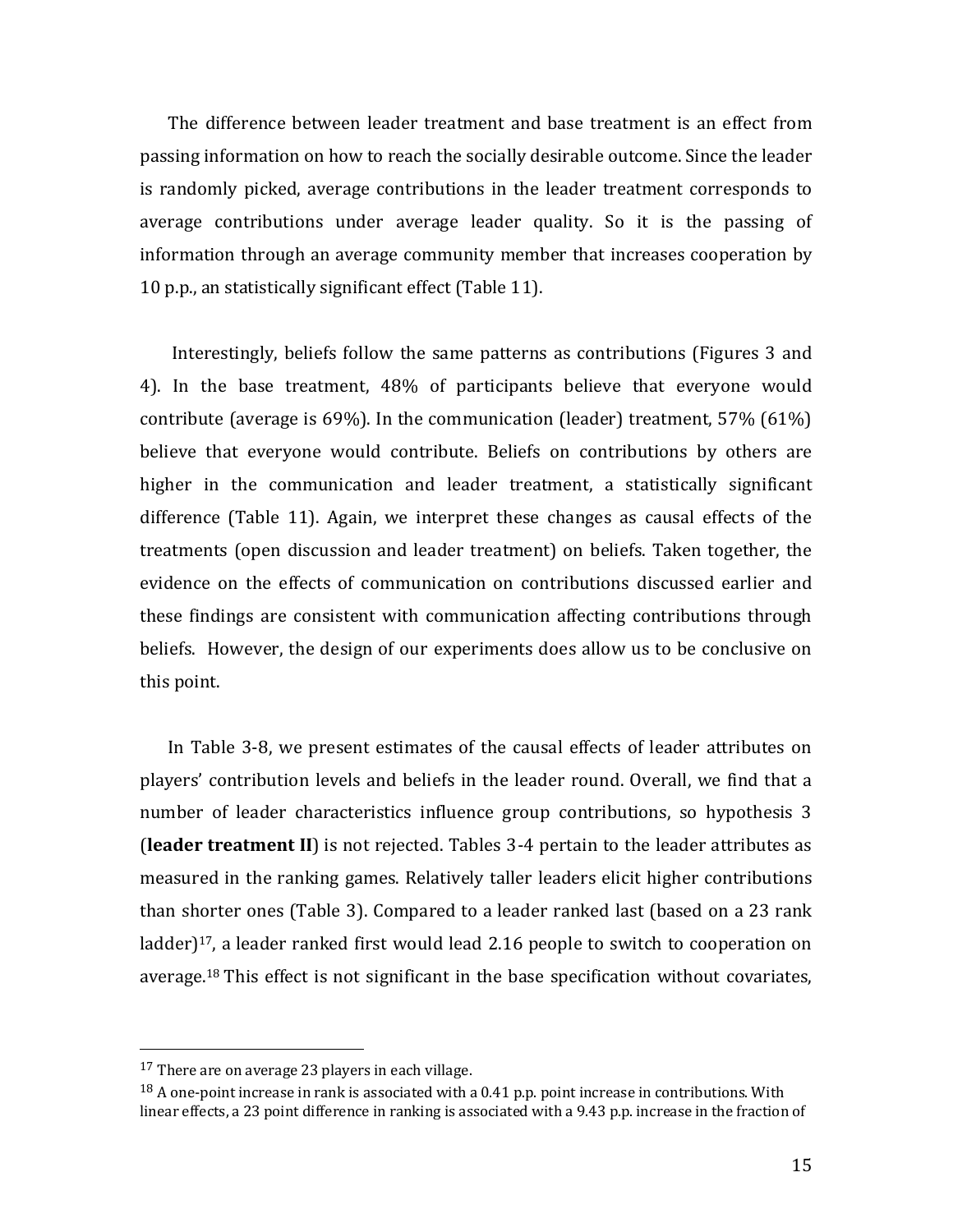and marginally significant at  $10\%$  in a specification with covariates. No other leader attribute from the ranking games significantly affects players' cooperation.

Leader's relative height also matters for beliefs (Table 4) and the magnitude of the effect is similar to the one on cooperation decisions. This finding suggests that a good leader (where quality is proxied by height) shapes beliefs, resulting in increased cooperation. Good leaders make other participants believe that many more people contribute than what they thought, and this change in beliefs may then translate into actions for some of them.

In Tables 5 and 6, we show that cooperation also depends on some of the personal characteristics of the leader, as measured in the household survey. This includes age, gender, literacy, social capital and relationship to the head of household. We find that most of these attributes matter (column 1).<sup>19</sup> The effect of age is positive, statistically significant and large: each additional year of age is associated with a 0.21 p.p. increase in average contribution. Literacy has a negative and statistically significant effect: a literate leader reduces contributions by 7.2 p.p.. This surprising effect may be explained by the fact that 85% of the villagers are illiterate. We find that, compared to female leaders, male leaders significantly increase contributions by 8.55 p.p.. Cooperation also significantly increases with the level of social capital of the leader. However, we find not statistically significant effect pf leader's age, gender, literacy, social capital or status in the household on players' beliefs (Table 6).

Finally, we show how the leader's contribution decision and belief at base game influences other players' actions in the leader round (Table 7).  $20$  Group

<u> 1989 - Andrea San Andrew Maria (h. 1989).</u><br>1900 - Andrew Maria (h. 1980).

players who contribute. For a group of 23 players, that is equivalent to  $9.43 * \frac{23}{100} = 2.16$  additional contributors. 

<sup>&</sup>lt;sup>19</sup> Only leader gender and social capital are significant in a specification with covariates (column 2).

 $^{20}$  In contrast to the rest of the experimental literature, we do not reveal leader's action or beliefs to the rest of the group before they make their decision (or at any other time). So, if villagers' actions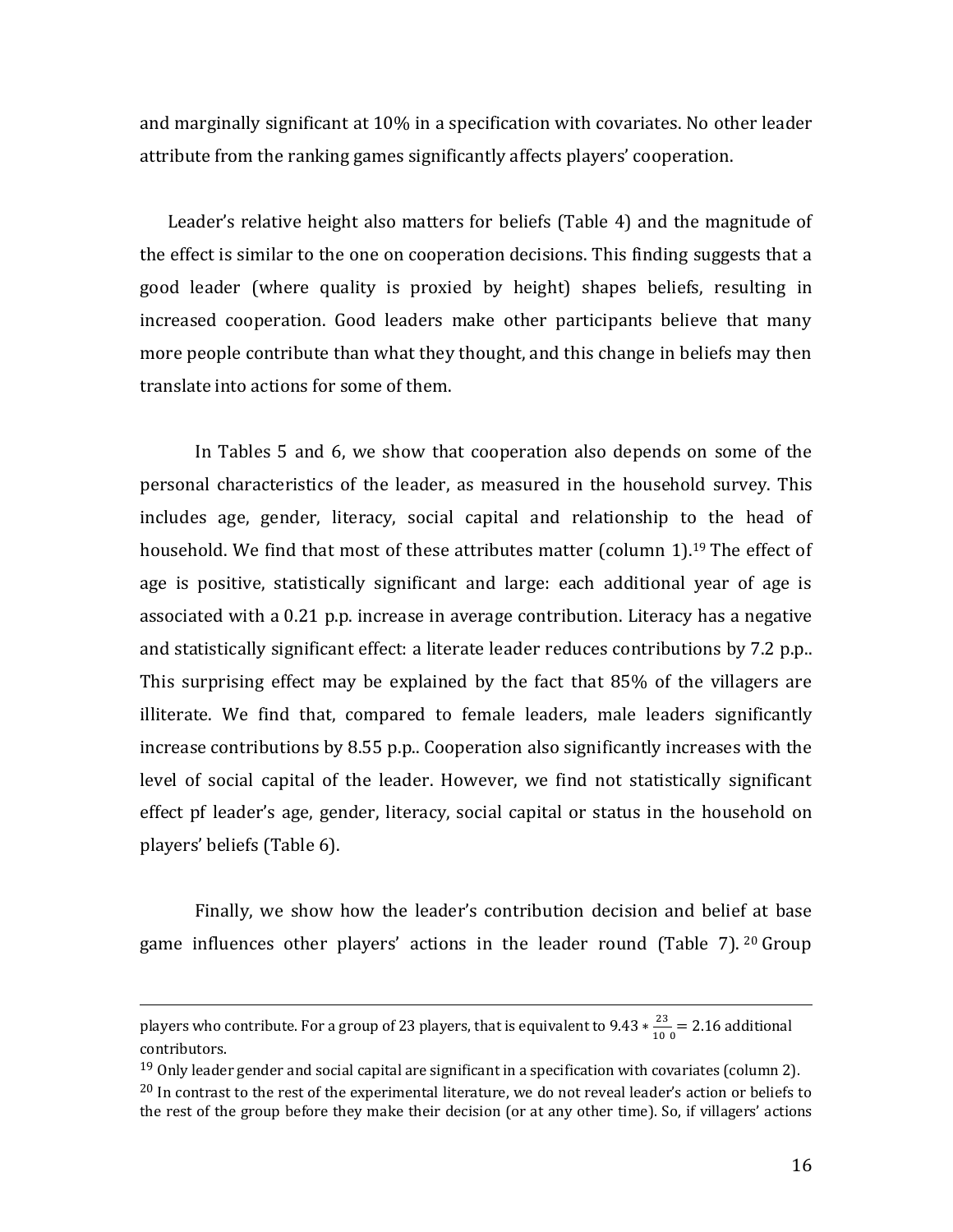contributions are higher if the leader contributed in the base round than if he did not. Contributions also depend positively on leader's beliefs in base round. In addition, group beliefs are positively affected by leader's action and beliefs (Table 8). This again points to updating in beliefs as a possible mechanism through which communication by a leader affects overall cooperation.

We find a positive and statistically significant impact of the community-based sanitation intervention on cooperation, as measured in the games (Table 9). This implies that we cannot reject hypothesis  $4$  (**RCT**). We find a 4.5-5 p.p. gain in cooperation that can be attributable to the intervention. In comparison, the gains from open discussion and leader treatments are respectively 8 and 10 p.p.. This suggests that fostering open discussion and leadership position is a key feature in the community-based approach.

#### 5. POLICY-RELEVANCE

Extrapolating lab experiment results beyond a specific institutional environment is complicated. However, our results suggest two relevant implications. First, leadership and communication matter for addressing collective actions problems. Furthermore, our large sample is representative of rural Koulikoro. In this sense, the sample of players for our games is representative of the population targeted by the community-based sanitation intervention through community mobilization activities. Second, our mild frame allows us to interpret our results for a wider set of community-based interventions, whenever a community needs a high level of mobilization in order to achieve the provision of public goods.

Similarly to Cason and Kahn (1999), our results support the idea that community-based development programs that rely on collective action should stress the role of communication, either among community members or mediated

<sup>&</sup>lt;u> 1989 - Johann Stoff, fransk politik (d. 1989)</u> are found to depend on their leader's action, it is because they know the person and may consider her as trustworthy.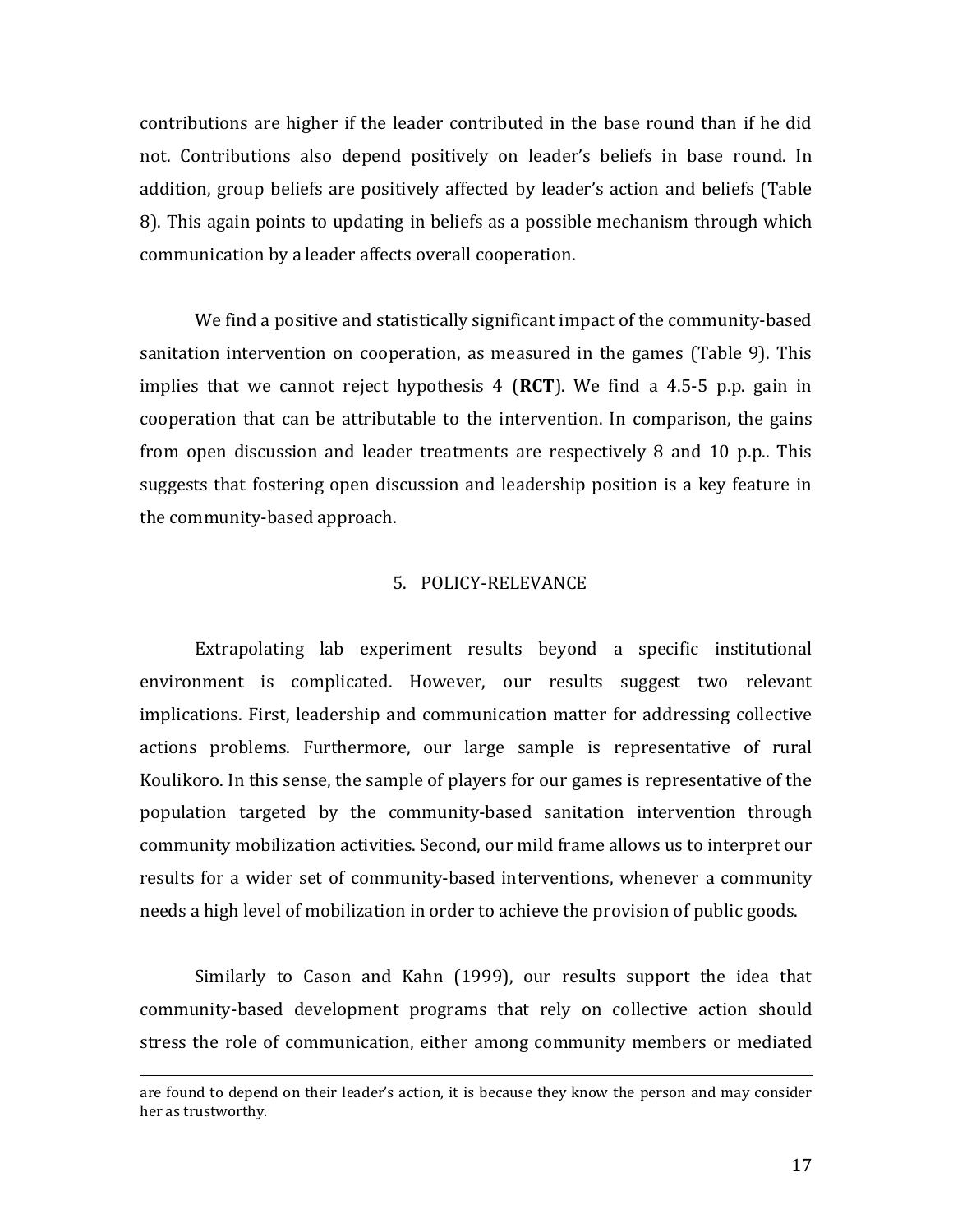by a leader as a way to achieve their goals. In the realm of community-based sanitation, this view is already put into action, as found in the guidelines offered to field practitioners that stress the role of leadership and communication as key factors in the success of CLTS programs (Kar and Chambers 2008).

Finally, our results suggest that games in the field, with the required representativeness, can become a useful tool for testing underlying theories about what may be working (or not) in community-based interventions.

#### 6. SUMMARY OF FINDINGS AND CONCLUSION

In rural communities of Mali, we find evidence of high levels of cooperation as measured by a standard public good game. Expectations about others behavior is also high. Communication between players both increases contributions to the public good and expectations. This finding is consistent with lab experiments. The proportion of contributors to the public good increases  $8$  p.p., compared to a base of 71%, which is already high compared to lab experiments, but in line with other findings in developing countries. Passing of information through a random community member on how to achieve the socially desirable outcome also improves cooperation: contributions increase by 2p.p. compared to the open unstructured discussion. Since the leader is randomly chosen, this is the gain from "passing advice" for a leader of average quality. We also find that some characteristics of the leader matter for increasing group contributions and expectations about how others behave. A good leader is someone who is relatively taller than other participants. In the setting of rural Mali, height is an indicator of good health and higher cognitive skills. Other attributes such as gender, age, literacy and social capital also influence cooperation.

In our games, contrary to other examples in the lab, actions and beliefs of the leader are not revealed after she addresses the participants, or at any other time.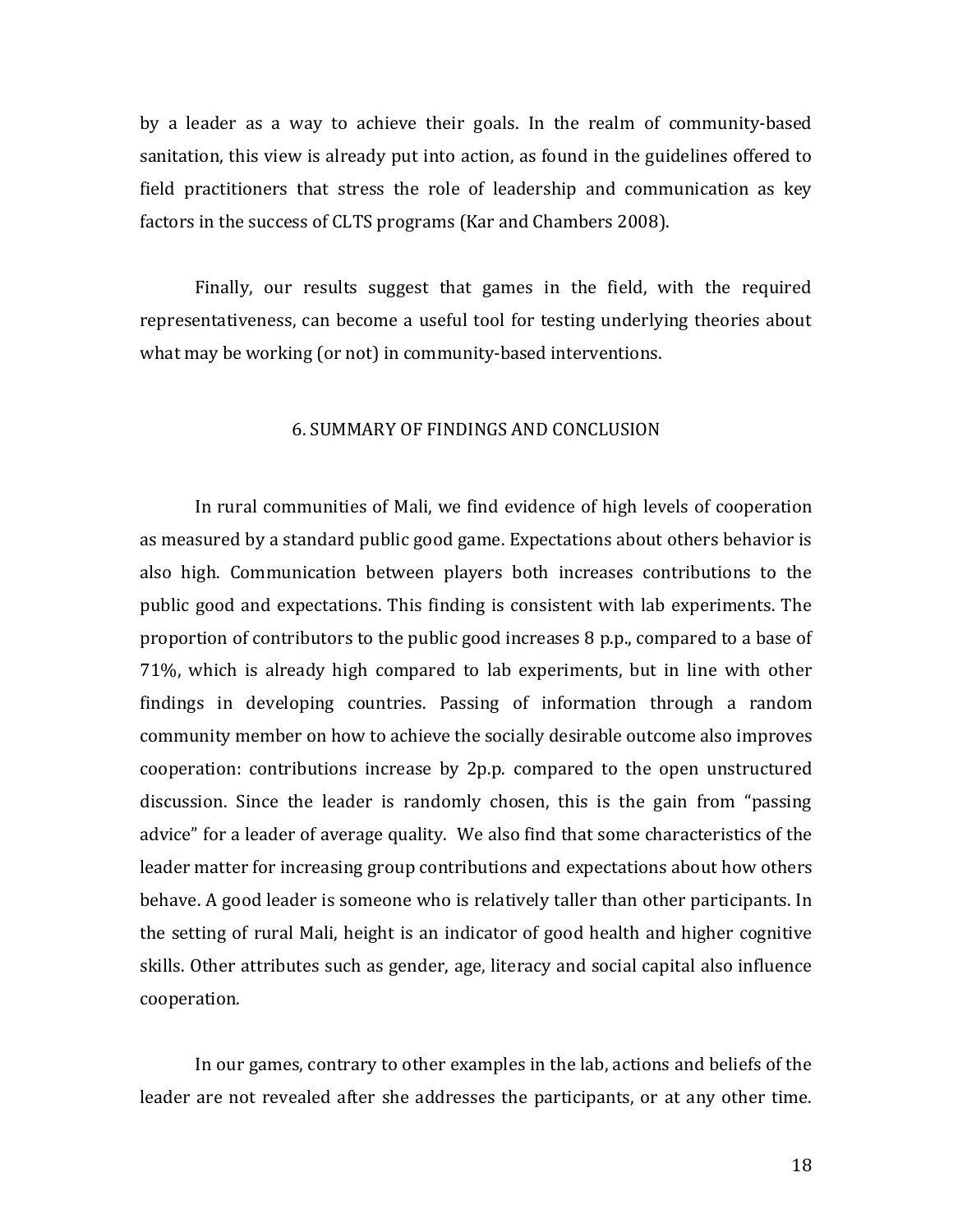However, we find that leader's action and beliefs in the base round have a positive effect on players' contributions. This suggests that leaders who cooperate or believe the rest of the group cooperates are better at conveying a message about collective action.

The experiments are embedded in a larger randomized controlled trial designed to evaluate the impact of a community-based sanitation intervention. This has two implications. First, our results are relevant for a large population. We find that the program help strengthen the capacity for collective action, and these effects are statistically significant. Second, given the mild frame used in the experiments, our results may be relevant for a wider set of community-based interventions, whenever a community needs a high level of mobilization in order to facilitate the provision of public goods.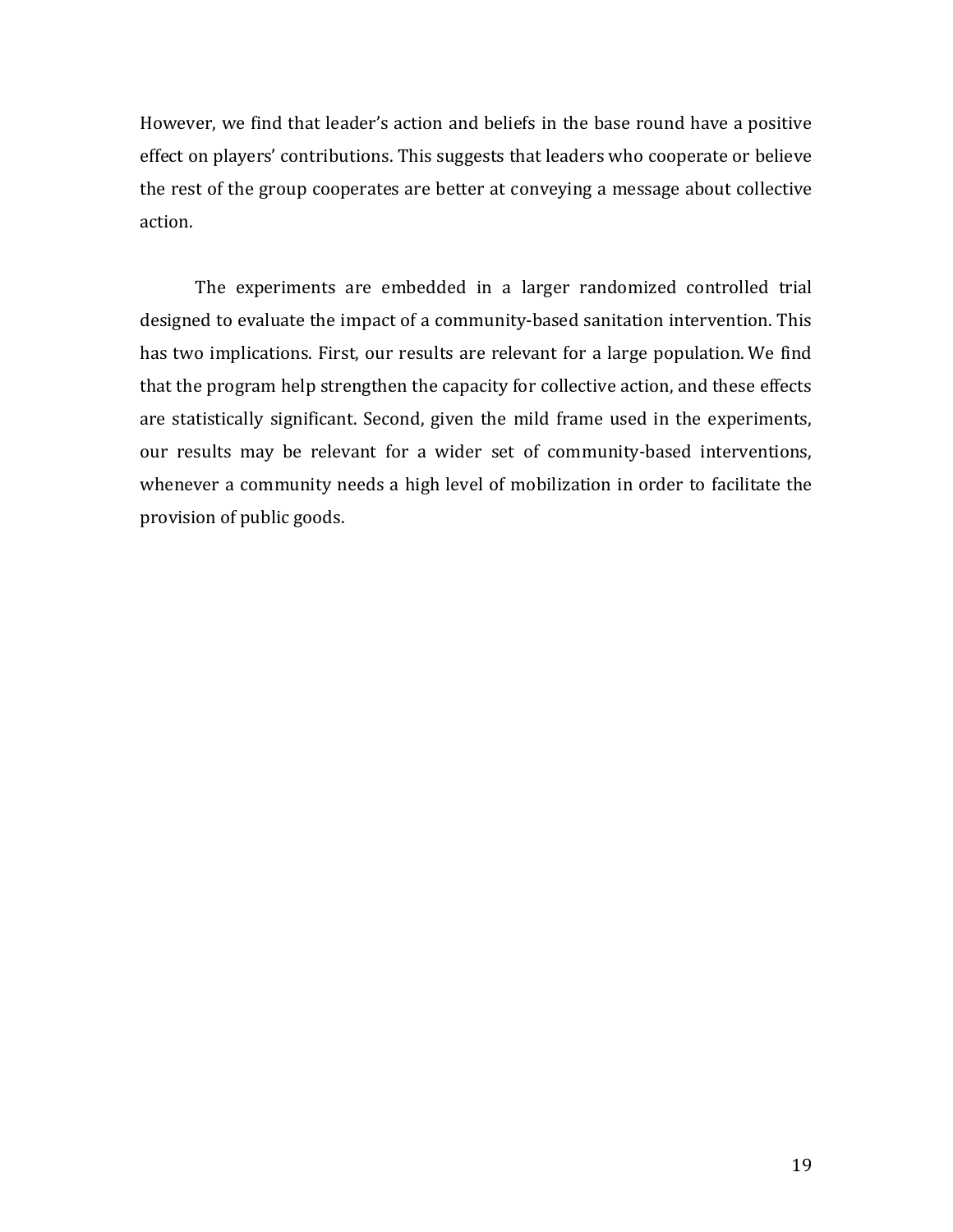#### REFERENCES

Arbak, Emrah, Villeval, Marie-Claire, 2013. "Voluntary leadership: motivation and influence," Social Choice and Welfare, vol. 40(3), pp. 635-662.

Ban, Radu, Rao, Vijayandra, 2009. "Is deliberation equitable: evidence from transcripts of village meetings in South Asia", Policy Research Working Paper 4928.

Barr, Abigail, 2011. "Social Dilemmas and Shame-based Sanctions: Experimental results from rural Zimbabwe", Working Paper Centre for the Study of African Economies University of Oxford

Barr, Abigail, Frederick Mugisha, Pieter Serneels, and Andrew Zeitlin, 2012. "Information and collective action in the community monitoring of schools: Field and lab experimental evidence from Uganda," working paper.

Bochet, Olivier, Putterman, Louis, 2009. "Not just babble: Opening the black box of communication in a voluntary contribution experiment", European Economic Review, Volume 53 (3), pp. 309-326.

Card, David, Stefano Dellavigna and Ulrike Malmedier, 2011. "The Role of Theory in Field Experiments", Journal of Economic Perspectives, Summer 2011, Vol. 25, Number 3, pp. 39-62.

Cardenas, Juan Camilo and Jeffrey Carpenter, 2008. "Behavioural Development Economics: lessons from field labs in the developing world". Journal of Development Studies. Vol. 44, No. 3: 337-364.

Cardenas, Juan Camilo and & Christian R. Jaramillo H., 2007. "Cooperation In Large Networks: An Experimental," DOCUMENTOS CEDE 002202, UNIVERSIDAD DE LOS ANDES-CEDE

Carpenter, Jeffrey P., 2004. "Punishing free riders: How Group Size Affects Monitoring and the Provision of Public Goods", IZA Working Paper #1337

Cason, Timothy N. and Feisal U. Khan, 1999. "A laboratory study of voluntary public goods provision with imperfect monitoring and communication", Journal of Development Economics Vol. 58 533-552

Chambers, Robert and Kamal Kar, "Handbook on Community-led Total Sanitation", Plan International 2008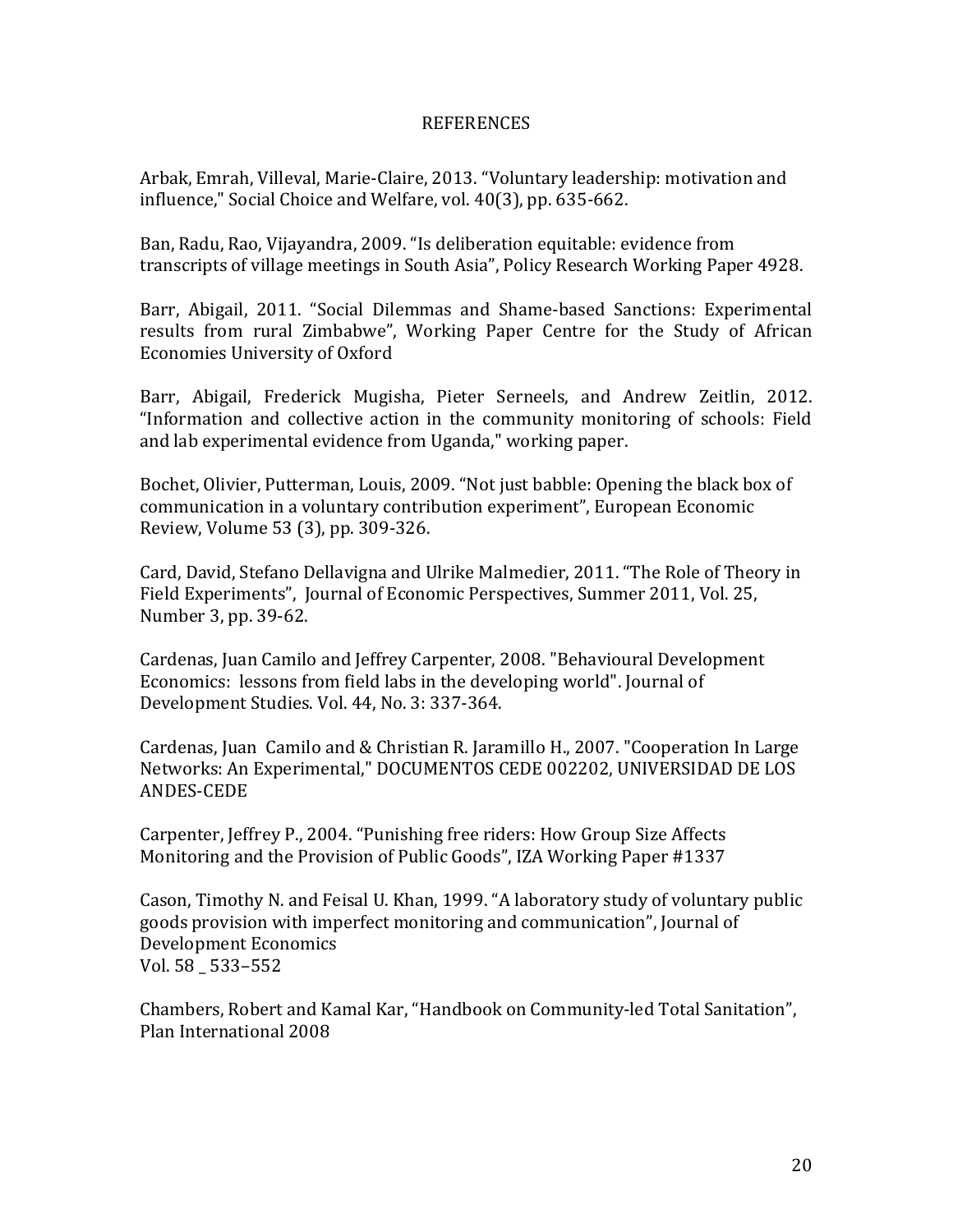Chaudhuri, Ananish, 2011. "Sustaining cooperation in laboratory public goods experiments: a selective survey of the literature" Experimental Economics 14: 47-83

Esminger, Jean, 2000. "Experimental Economics in the Bush: Why Institutions Matter?" in Institutions, Contracts and Organizations. Perspectives from New Institutional Economics. Claude Menard ed. pp 158-171, Edward Elgar Publishing

FAO, 2006. "Country Pasture/Forage Resource Profiles-Mali"

Fearon, James D., Macartan Humphreys, and Jeremy M. Weinstein, 2009. "Can Development Aid Contribute to Social Cohesion after Civil War? Evidence from a Field Experiment in Post-Conflict Liberia," American Economic Review Papers and Proceedings, 99 (2), 287-291.

Hermalin, Benjamin E., 1998. "Towards an Economic Theory of Leadership: Leading by Example" The American Economic Review, Vol. 88, No. 5 (Dec., 1998), pp. 1188-1206

Isaac, R. Mark, and James M. Walker. 1988. "Group Size Effects in Public Goods Provision: The Voluntary Contribution Mechanism." Quarterly Journal of Economics 103 (February): 179-200.

Isaac, R., Walker J.,1988. "Communication and free-riding behavior: The voluntary contributions mechanism", Economic Inquiry, 26, pp. 585-608.

Jakiela, Pamela, Edward Miguel and Vera te Velde, 2013. "You've Earned It: Estimating the Impact of Human Capital on Social Preferences", NBER Working Paper #16449

Karlan, Dean S. 2005. "Using Experimental Economics to Measure Social Capital and Predict Financial Decisions," American Economic Review, American Economic Association, vol. 95(5), pages 1688-1699, December.

Ledyard, J., 1995. Public goods: A survey of experimental research. The Handbook of Experimental Economics. J. Kagel and A. Roth Eds. Princeton, Princeton University Press: 111-194.

Lindqvist, Erik, 2012. "Height and Leadership", The Review of Economic and Statistics, Vol. 94, No. 4, Pages 1191-1196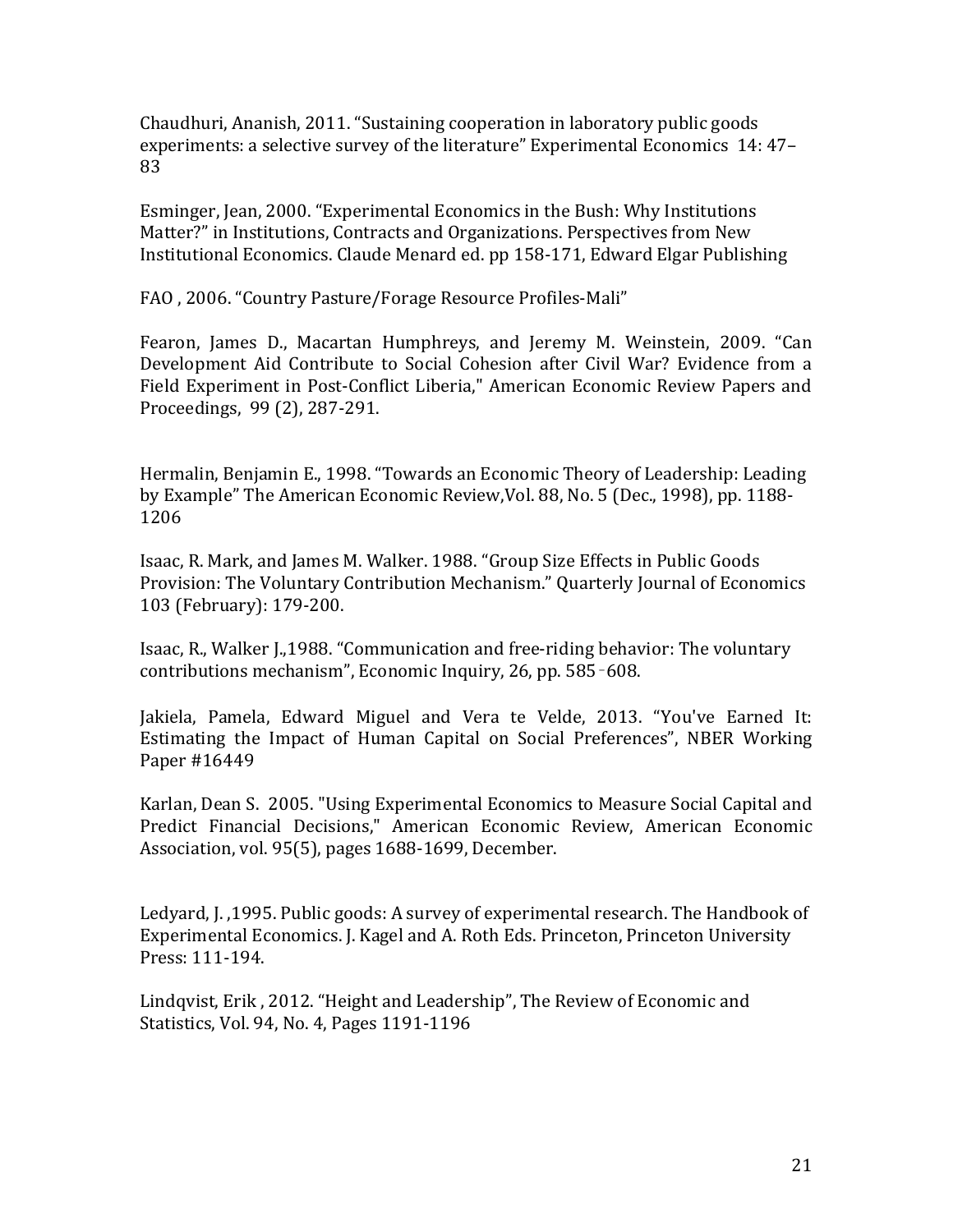Mansuri, Ghazala and Vijayendra Rao, 2004. "Community-Based and -Driven Development: A Critical Review" World Bank Res Obs (2004) 19 (1): 1-39 doi:10.1093/wbro/lkh012

Marwell, Gerald and Ruth E. Ames, 1979. "Experiments on the Provision of Public Goods. I. Resources, Interest, Group Size, and the Free-Rider Problem" American Journal of Sociology, Vol. 84, No. 6, pp. 1335-1360

Miguel, Edward, and Mary Kay Gugerty, 2005. "Ethnic Diversity, Social Sanctions, and Public Goods in Kenya." Journal of Public Economics 89 (11-12): 2325-2368.

Miguel, Edward and Michael Kremer, 2004. "Worms: Identifying Impacts on Education and Health in the Presence of Treatment Externalities" Econometrica, Vol. 72, No. 1 (January), 159-217

Moxnes, E. and E. van der Heijden, 2003. "The effect of leadership in a public bad experiment." Journal of Conflict Resolution 47 (6): 773-795.

Olken, Benjamin, 2007, "Monitoring Corruption: Evidence from a Field Experiment in Indonesia" Journal of Political Economy 115 (2), pp. 200-249.

Sally, D. 1995. "Conversation and Cooperation in Social Dilemmas: A Meta-Analysis of Experiments from 1958 to 1992." Rationality and Society  $7(1)$ : 58-92.

Zelmer, Jennifer, 2003 . "Linear Public Goods Experiments: A Meta-Analysis" Experimental Economics, 6:299-310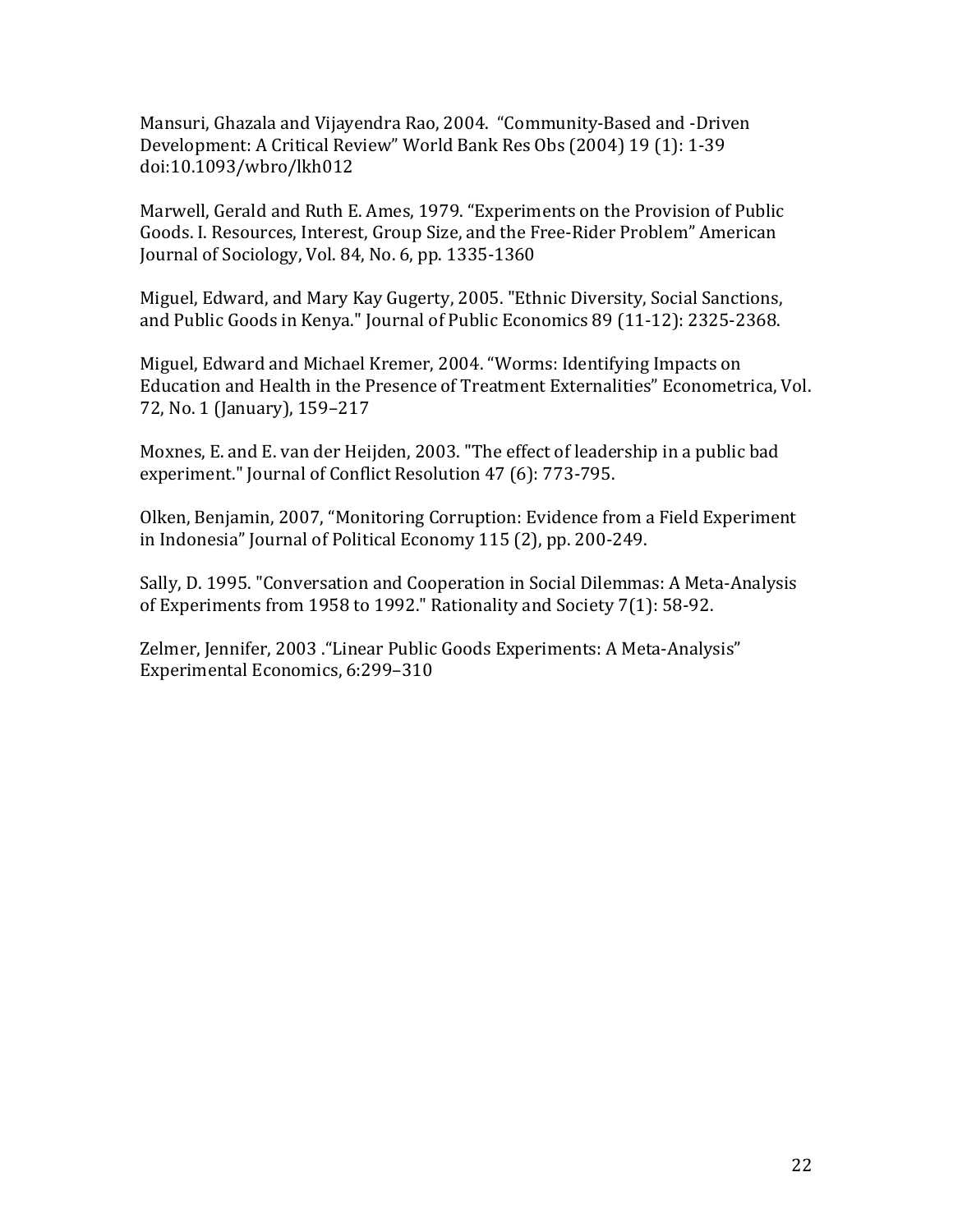#### **Table 1A: Descriptive statistics**

| <b>Variable</b>                         | N     | Mean   | <b>SD</b> |
|-----------------------------------------|-------|--------|-----------|
| Average number of households by village | 121   | 37.455 | 13.341    |
| Average number of member per household  | 4532  | 7.603  | 3.891     |
| Literacy (age $>=8$ )                   | 17412 | 0.168  | 0.374     |
| Ethnic group Bambara                    | 20230 | 0.686  | 0.464     |
| Average age                             | 34406 | 18.788 | 17.515    |
| Male                                    | 34435 | 0.490  | 0.500     |

| Table TB: Maill economic Activity             |       |       |
|-----------------------------------------------|-------|-------|
| <b>Variable</b>                               | N     | $\%$  |
| Agricultural and horticultural crops          | 4,504 | 28.16 |
| Livestock and poultry                         | 738   | 4.61  |
| Fishing                                       | 25    | 0.16  |
| Forestry                                      | 458   | 2.86  |
| Trade                                         | 644   | 4.03  |
| Processing industry                           | 75    | 0.47  |
| Communal (medical practice, education, etc.). | 82    | 0.51  |
| Transport                                     | 22    | 0.14  |
| Mining and extraction                         | 147   | 0.92  |
| Construction                                  | 1,199 | 7.5   |
| Unemployed family member                      | 4,730 | 29.58 |
| <b>Other</b>                                  | 3,369 | 21.07 |

# **Table 1B: Main economic Activity**

# **Table 2A: Participants characteristics**

| Table EAT Latterpants characteristics |      |        |           |
|---------------------------------------|------|--------|-----------|
| Variable                              | N    | Mean   | <b>SD</b> |
| Literacy (1=read and write)           | 2860 | 0.151  | 0.358     |
| Age                                   | 2967 | 35.789 | 12.230    |
| $Sex (1 = Male)$                      | 2985 | 0.276  | 0.447     |
| Mother language (Bambara=1)           | 2997 | 0.735  | 0.441     |
| Social Capital                        | 2983 | 2.880  | 0.725     |
| Number of players                     | 2997 | 23.340 | 2.804     |

# **Table 2B: Round contributions and beliefs averages**

| <b>Variable</b>                   | N    | Mean       | Std. Dev. |
|-----------------------------------|------|------------|-----------|
| Contributions at base round       |      | 2798 0.713 | 0.453     |
| Contributions in discussion round | 2799 | 0.791      | 0.407     |
| Contributions in leader round     | 2798 | -0.806     | 0.396     |
| Beliefs in base round             | 2778 | 0.691      | 0.368     |
| Beliefs in discussion round       | 2781 | 0.747      | 0.354     |
| Beliefs in leader round           | 2785 | በ 766      | 0 351     |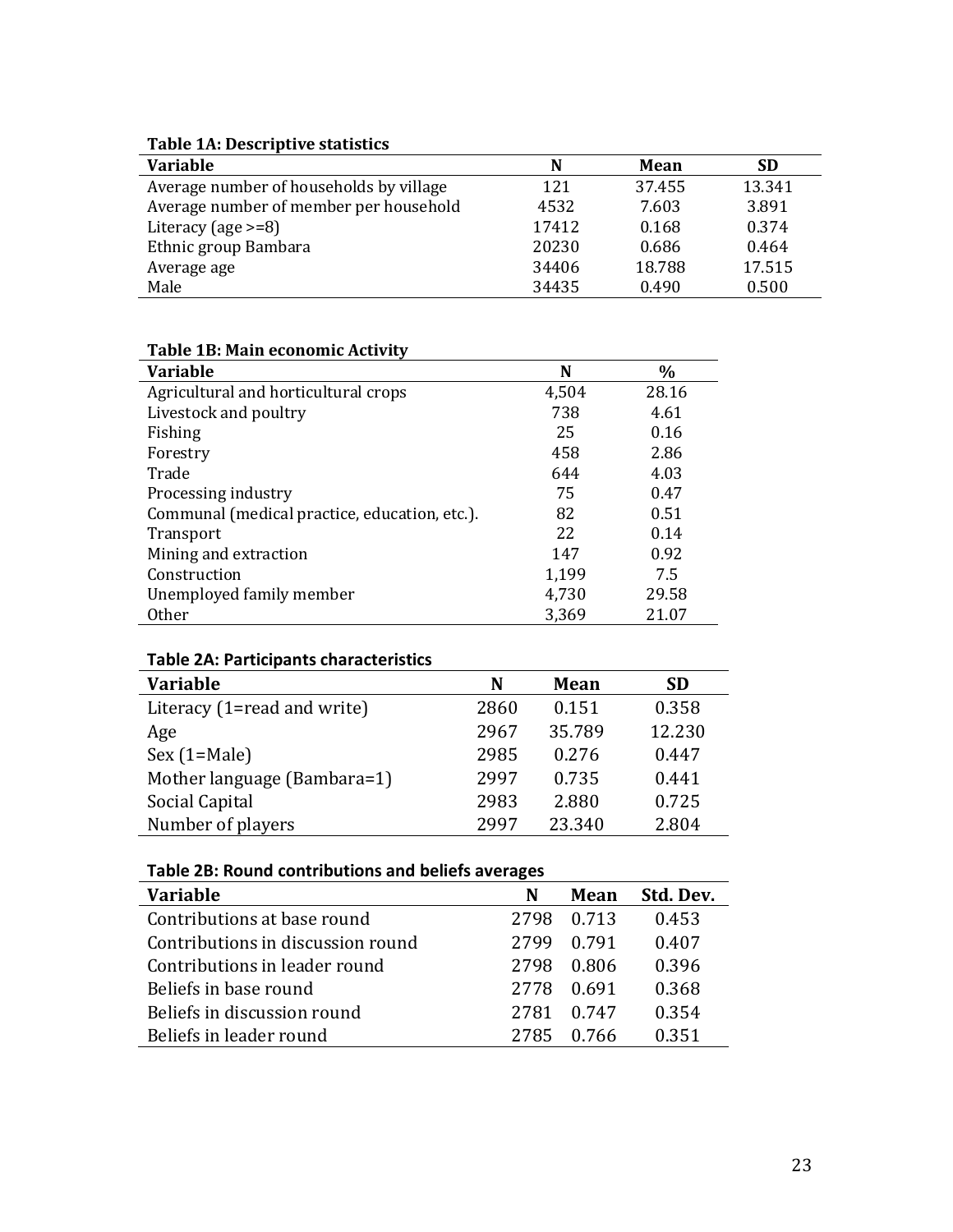| Dependent Variable                        | (1)         | (2)        | (3)        |
|-------------------------------------------|-------------|------------|------------|
| Contribution in the leader round          |             |            |            |
|                                           |             |            |            |
| Leader representativeness                 | $-0.0001$   | $-0.0006$  | $-0.0006$  |
|                                           | [0.0026]    | [0.0025]   | [0.0027]   |
| Leader conciliator                        | $-0.0003$   | 0.0009     | 0.0015     |
|                                           | [0.0026]    | [0.0026]   | [0.0027]   |
| Leader height                             | $-0.0034$   | $-0.0041*$ | $-0.0039$  |
|                                           | [0.0027]    | [0.0024]   | [0.0026]   |
| Leader dance                              | $-0.0001$   | $-0.0006$  | $-0.0002$  |
|                                           | [0.0024]    | [0.0024]   | [0.0025]   |
| # of players                              | 0.0041      | 0.0052     | 0.0036     |
|                                           | [0.0056]    | [0.0052]   | [0.0058]   |
| % Bambara speakers by village             |             |            | 0.0076     |
|                                           |             |            | [0.0590]   |
| % Crime by village                        |             |            | $0.2466*$  |
|                                           |             |            | [0.1473]   |
| % Organizations, participation by village |             |            | $-0.0771$  |
|                                           |             |            | [0.0478]   |
| % Social capital by village               |             | $0.1551**$ | $0.1622**$ |
|                                           |             | [0.0594]   | [0.0678]   |
| Cercle dummies                            |             |            | Yes        |
| Constant                                  | $0.7525***$ | 0.2871     | 0.3177     |
|                                           | [0.1196]    | [0.2128]   | [0.2652]   |
| Observations                              | 2,797       | 2,797      | 2,797      |
| R-squared                                 | 0.0043      | 0.0159     | 0.0250     |

Table 3 : Effect of leader's characteristics (Ranking indices) on contributions in the leader round

Clustered robust standard errors in brackets, \*\*\*  $p$  < 0.01, \*\*  $p$  < 0.05, \*  $p$  < 0.1.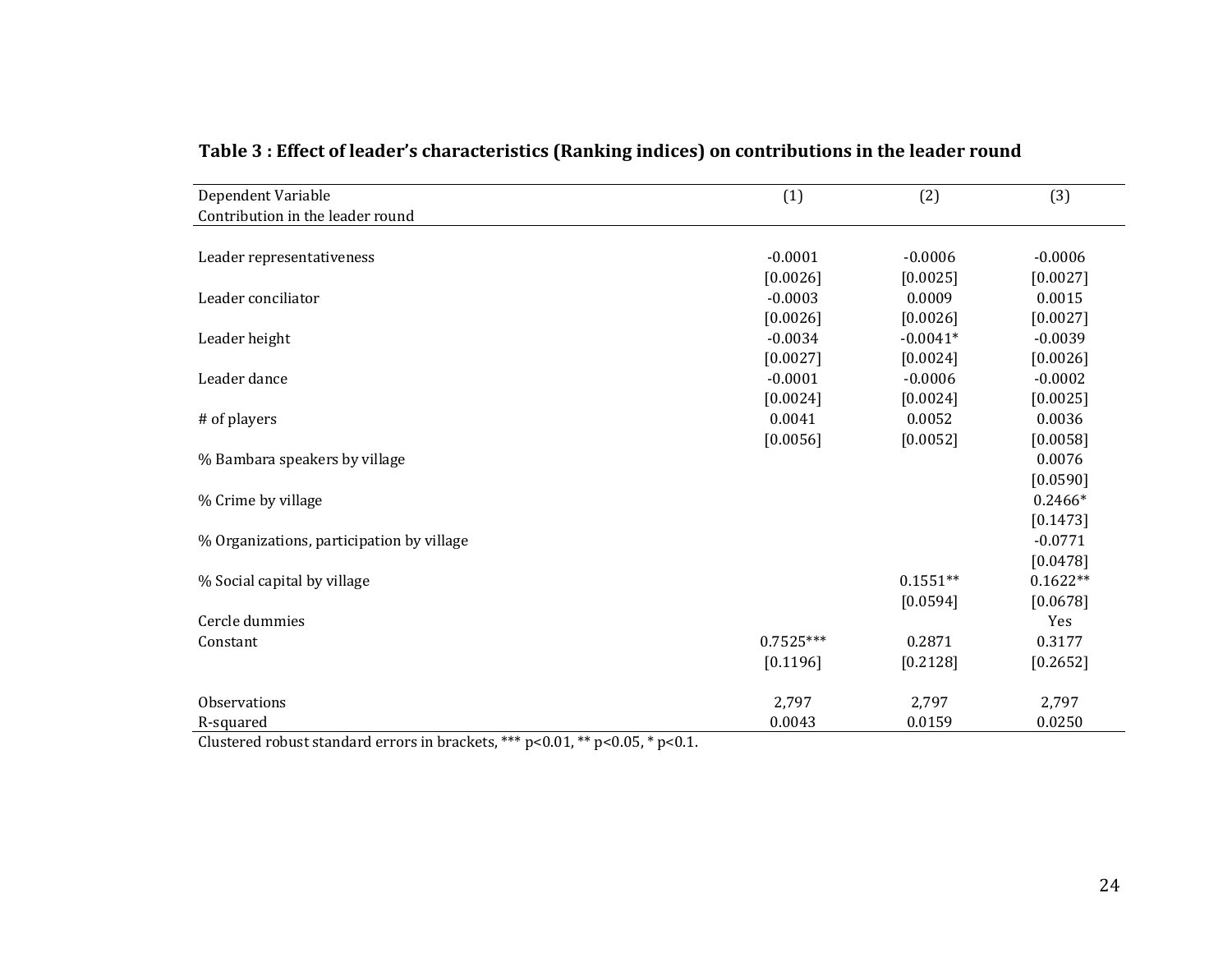| Table 4: Effect of leader's characteristics (Rahking Indices) on beliefs in the leader round |             |             |            |              |             |
|----------------------------------------------------------------------------------------------|-------------|-------------|------------|--------------|-------------|
| Dependent Variable                                                                           | (1)         | (2)         | (3)        | (4)          | (5)         |
| Beliefs in the leader round                                                                  |             |             |            |              |             |
|                                                                                              |             |             |            |              |             |
| Leader representativeness                                                                    | 0.0003      | $-0.0001$   | $-0.0003$  | $-0.0001$    | $-0.0004$   |
|                                                                                              | [0.0031]    | [0.0029]    | [0.0028]   | [0.0029]     | [0.0028]    |
| Leader conciliator                                                                           | 0.0002      | 0.0011      | $-0.0001$  | 0.0011       | $-0.0003$   |
|                                                                                              | [0.0024]    | [0.0025]    | [0.0025]   | [0.0025]     | [0.0025]    |
| Leader height                                                                                | $-0.0052**$ | $-0.0058**$ | $-0.0048*$ | $-0.0089***$ | $-0.0077**$ |
|                                                                                              | [0.0026]    | [0.0025]    | [0.0025]   | [0.0029]     | [0.0030]    |
| Leader dance                                                                                 | $-0.0007$   | $-0.0011$   | $-0.0014$  | $-0.0011$    | $-0.0014$   |
|                                                                                              | [0.0021]    | [0.0020]    | [0.0021]   | [0.0020]     | [0.0021]    |
| Height ranking                                                                               |             |             |            | $-0.0038**$  | $-0.0036**$ |
|                                                                                              |             |             |            | [0.0015]     | [0.0014]    |
| Interaction height ranking*leader height                                                     |             |             |            | $0.0002**$   | $0.0002**$  |
|                                                                                              |             |             |            | [0.0001]     | [0.0001]    |
| # of players                                                                                 | 0.0007      | 0.0016      | $-0.0011$  | 0.0021       | $-0.0005$   |
|                                                                                              | [0.0059]    | [0.0058]    | [0.0064]   | [0.0059]     | [0.0065]    |
| % Bambara speakers by village                                                                |             |             | $-0.0299$  |              | $-0.0322$   |
|                                                                                              |             |             | [0.0507]   |              | [0.0504]    |
| % Crime by village                                                                           |             |             | $-0.1206$  |              | $-0.1257$   |
|                                                                                              |             |             | [0.1613]   |              | [0.1609]    |
| % Organizations, participation by village                                                    |             |             | $-0.0162$  |              | $-0.0192$   |
|                                                                                              |             |             | [0.0507]   |              | [0.0508]    |
| % Social capital by village                                                                  |             | $0.1313**$  | $0.1506**$ | $0.1269**$   | $0.1460**$  |
|                                                                                              |             | [0.0628]    | [0.0613]   | [0.0627]     | [0.0610]    |
| Cercle dummies                                                                               |             |             | Yes        |              | Yes         |
| Constant                                                                                     | $0.8114***$ | $0.4178*$   | 0.4847*    | $0.4669*$    | $0.5381**$  |
|                                                                                              | [0.1297]    | [0.2494]    | [0.2692]   | [0.2488]     | [0.2683]    |
|                                                                                              |             |             |            |              |             |
| Observations                                                                                 | 2,784       | 2,784       | 2,784      | 2,765        | 2,765       |
| R-squared                                                                                    | 0.0114      | 0.0220      | 0.0366     | 0.0237       | 0.0390      |

#### **Table 4:** Effect of leader's characteristics (Papking indices) on beliefs in the leader round

Clustered standard errors in brackets, \*\*\*  $p$ <0.01, \*\*  $p$ <0.05, \*  $p$ <0.1.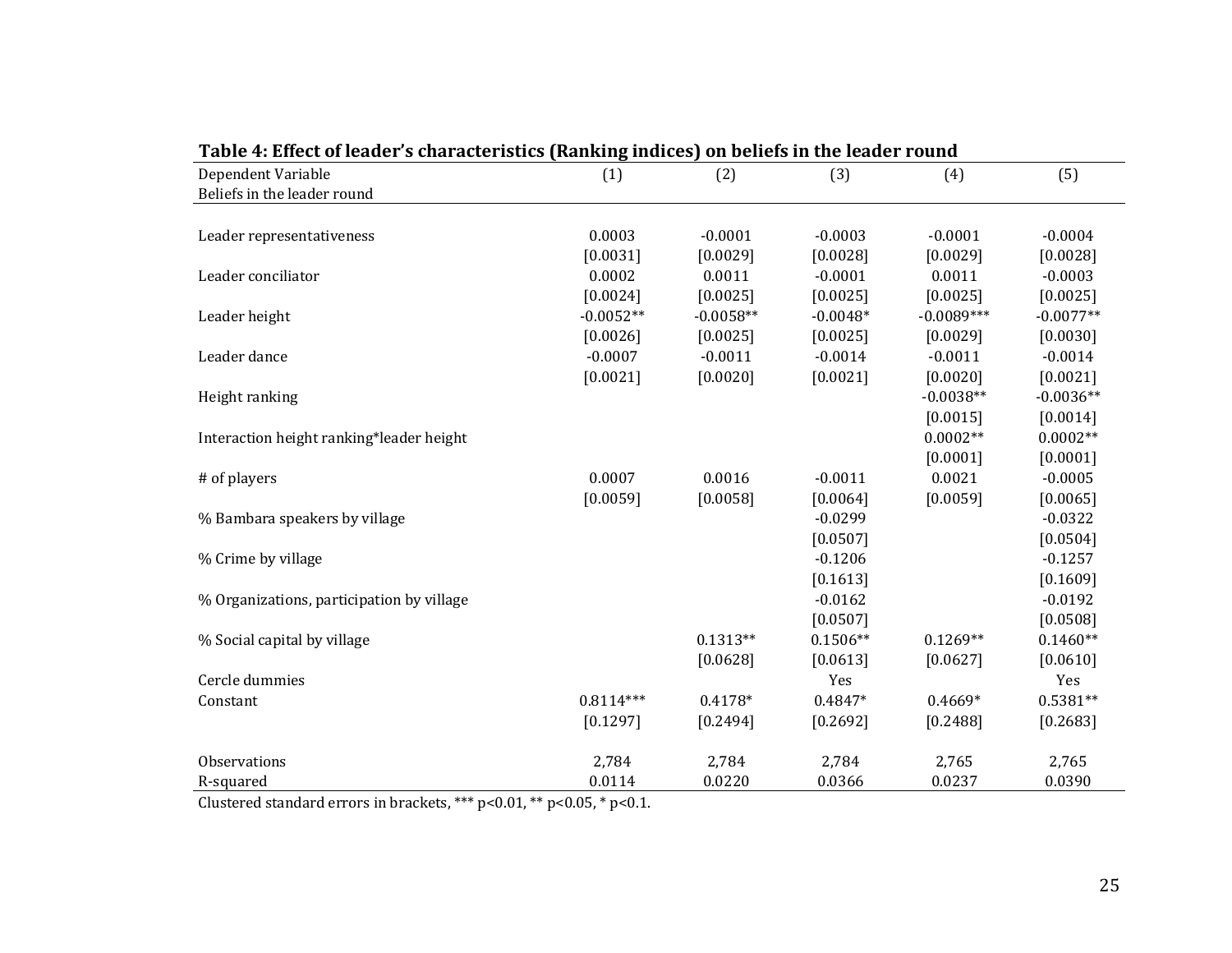| Dependent Variable                                                              | (1)         | (2)         |
|---------------------------------------------------------------------------------|-------------|-------------|
| Contribution in the leader round                                                |             |             |
|                                                                                 |             |             |
| Leader male                                                                     | $0.0855**$  | $0.0777**$  |
|                                                                                 | [0.0348]    | [0.0351]    |
| Leader age                                                                      | $0.0021*$   | 0.0018      |
|                                                                                 | [0.0013]    | [0.0013]    |
| Leader literacy                                                                 | $-0.0720*$  | $-0.0632$   |
|                                                                                 | [0.0391]    | [0.0416]    |
| Leader social capital                                                           | $0.0441**$  | $0.0421*$   |
|                                                                                 | [0.0222]    | [0.0217]    |
| Leader household head                                                           | $-0.0780$   | $-0.0763$   |
|                                                                                 | [0.0485]    | [0.0496]    |
| % Bambara speakers by village                                                   |             | $-0.0473$   |
|                                                                                 |             | [0.0662]    |
| % Crime by village                                                              |             | 0.1488      |
|                                                                                 |             | [0.1359]    |
| % Organizations, participation by village                                       |             | $-0.0348$   |
|                                                                                 |             | [0.0557]    |
| Cercle dummies                                                                  |             | Yes         |
| Constant                                                                        | $0.6070***$ | $0.6697***$ |
|                                                                                 | [0.0891]    | [0.1118]    |
| <b>Observations</b>                                                             | 2,797       | 2,797       |
| R-squared                                                                       | 0.0187      | 0.0232      |
| Clustered repurt standard errors in breakste $***$ p<0.01 $**$ p<0.05 $*$ p<0.1 |             |             |

## Table 5: Effect of leader's characteristics on contributions in the leader round

Clustered robust standard errors in brackets,  $***$  p<0.01,  $**$  p<0.05,  $*$  p<0.1.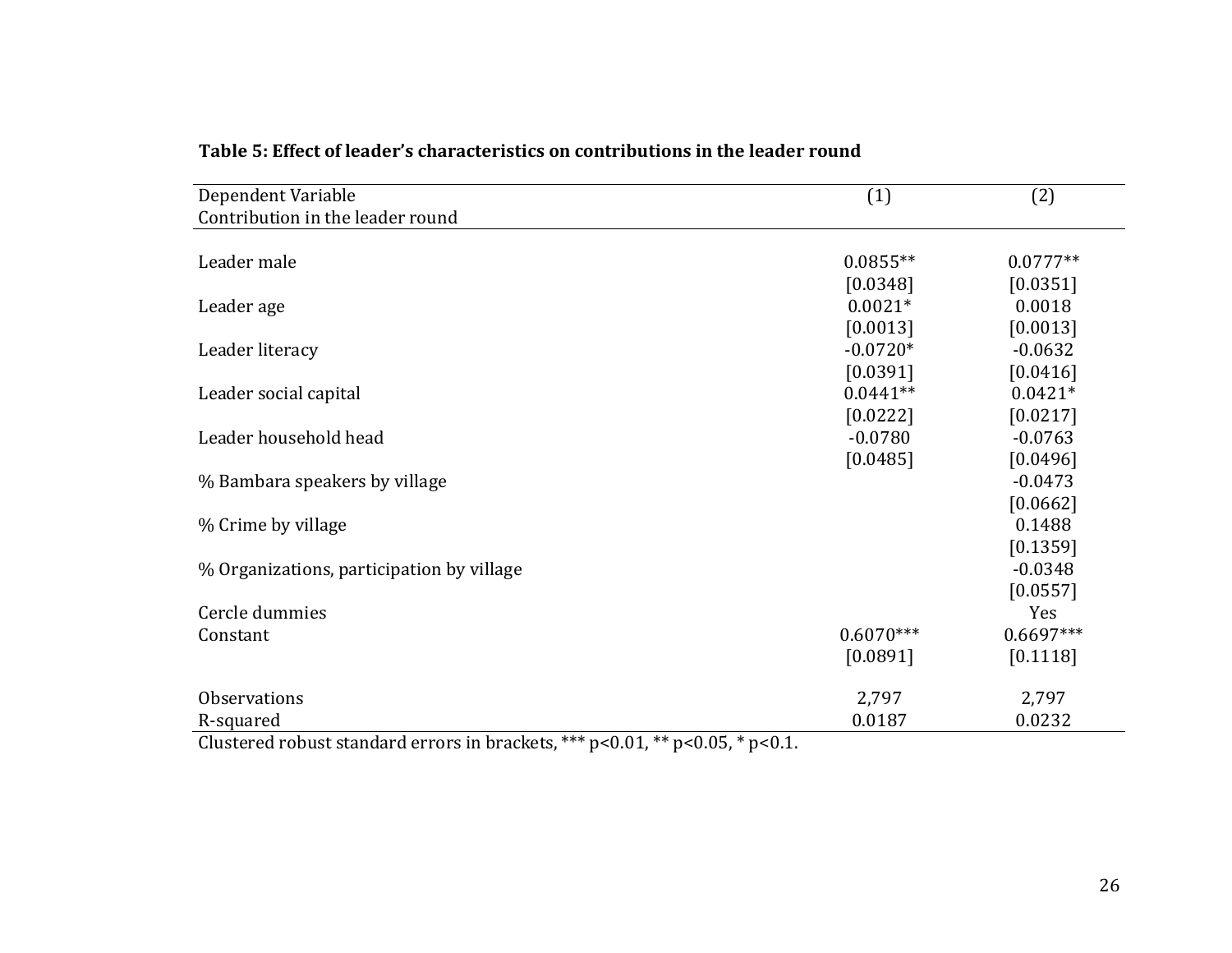| Dependent Variable                        | (1)         | (2)         |
|-------------------------------------------|-------------|-------------|
| Beliefs in the leader round               |             |             |
|                                           |             |             |
| Leader male                               | 0.0140      | 0.0151      |
|                                           | [0.0470]    | [0.0470]    |
| Leader age                                | 0.0017      | 0.0018      |
|                                           | [0.0013]    | [0.0014]    |
| Leader literacy                           | $-0.0001$   | 0.0117      |
|                                           | [0.0372]    | [0.0411]    |
| Leader social capital                     | 0.0151      | 0.0262      |
|                                           | [0.0242]    | [0.0249]    |
| Leader household head                     | $-0.0428$   | $-0.0407$   |
|                                           | [0.0576]    | [0.0571]    |
| % Bambara speakers by village             |             | $-0.0805$   |
|                                           |             | [0.0548]    |
| % Crime by village                        |             | $-0.1856$   |
|                                           |             | [0.1811]    |
| % Organizations, participation by village |             | $-0.0213$   |
|                                           |             | [0.0567]    |
| Cercle dummies                            |             | Yes         |
| Constant                                  | $0.6645***$ | $0.7244***$ |
|                                           | [0.0931]    | [0.1270]    |
| <b>Observations</b>                       | 2,784       | 2,784       |
| R-squared                                 | 0.0048      | 0.0192      |

# Table 6: Effect of leader's characteristics on beliefs in the leader round

Clustered standard errors in brackets, \*\*\*  $p$ <0.01, \*\*  $p$ <0.05, \*  $p$ <0.1.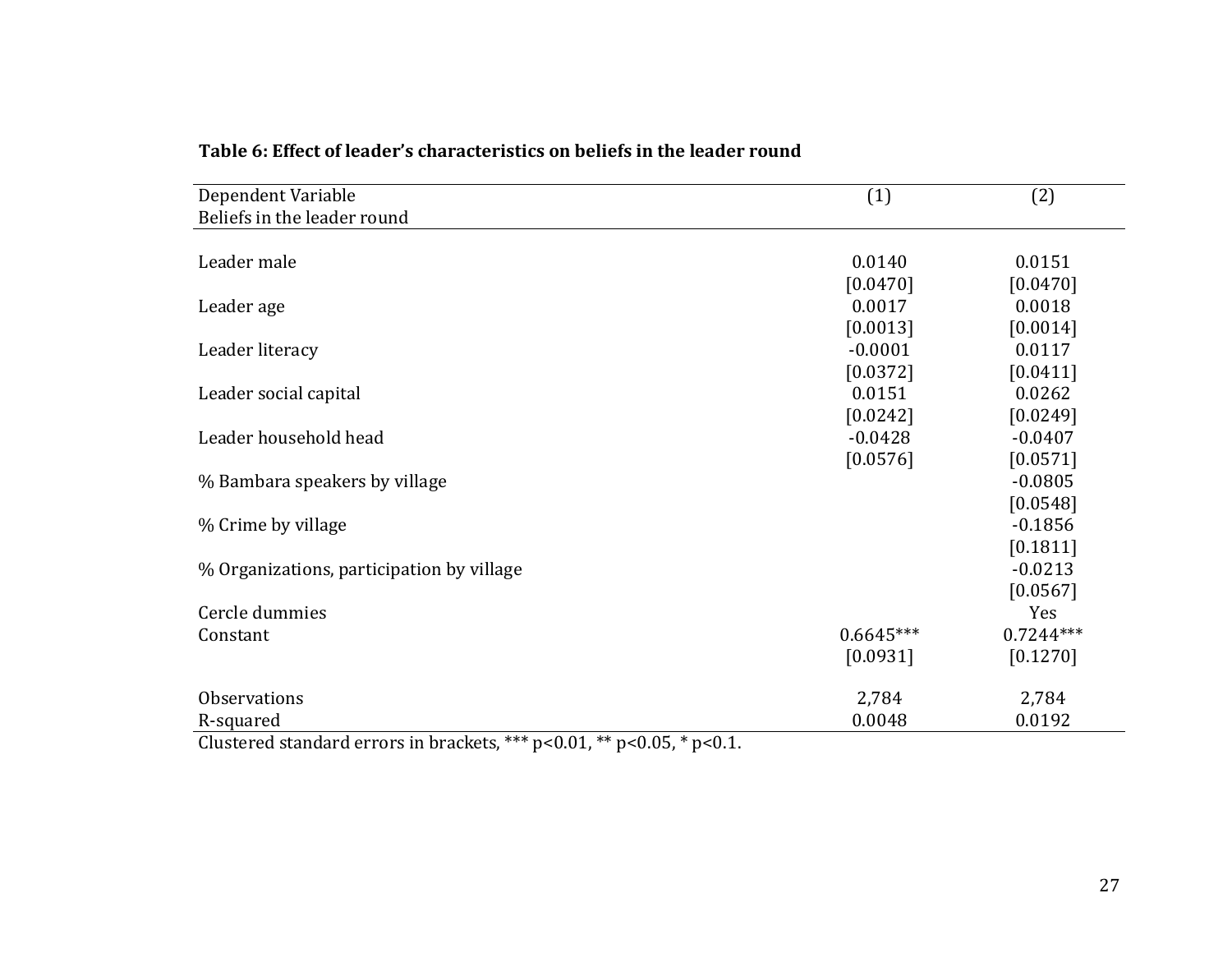| Dependent Variable                                             | (1)         | (2)        | (3)        | (4)         | (5)         | (6)        |
|----------------------------------------------------------------|-------------|------------|------------|-------------|-------------|------------|
| Contribution in the leader round                               |             |            |            |             |             |            |
|                                                                |             |            |            |             |             |            |
| Leader's contribution at base game                             | $0.0873**$  | $0.0715*$  | $0.0778**$ |             |             |            |
|                                                                | [0.0370]    | [0.0389]   | [0.0387]   |             |             |            |
| Leader's belief at base game                                   |             |            |            | $0.1128***$ | $0.0965***$ | $0.0958**$ |
|                                                                |             |            |            | [0.0353]    | [0.0355]    | [0.0370]   |
| % Bambara speakers by village                                  |             |            | 0.0085     |             |             | $-0.0006$  |
|                                                                |             |            | [0.0578]   |             |             | [0.0590]   |
| % Crime by village                                             |             |            | $0.2777*$  |             |             | $0.2583*$  |
|                                                                |             |            | [0.1431]   |             |             | [0.1426]   |
| % Organizations, participation by village                      |             |            | $-0.0516$  |             |             | $-0.0520$  |
|                                                                |             |            | [0.0510]   |             |             | [0.0499]   |
| % Social capital by village                                    |             | $0.1173*$  | $0.1316*$  |             | $0.1170**$  | $0.1266*$  |
|                                                                |             | [0.0593]   | [0.0668]   |             | [0.0568]    | [0.0657]   |
| Cercle dummies                                                 |             |            | Yes        |             |             | <b>Yes</b> |
| Constant                                                       | $0.7438***$ | $0.4172**$ | 0.3616     | $0.7326***$ | $0.4061**$  | $0.3754*$  |
|                                                                | [0.0319]    | [0.1685]   | [0.2220]   | [0.0309]    | [0.1664]    | [0.2181]   |
|                                                                |             |            |            |             |             |            |
| <b>Observations</b>                                            | 2,797       | 2,797      | 2,797      | 2,797       | 2,797       | 2,797      |
| R-squared<br>$\mathbf{1}$ $\mathbf{1}$<br>$\sim$ $\sim$ $\sim$ | 0.0100      | 0.0166     | 0.0274     | 0.0121      | 0.0187      | 0.0280     |

## Table 7: Effect of leader's contribution and beliefs at base round on contributions in the leader round

Clustered robust standard errors in brackets, \*\*\*  $p$ <0.01, \*\*  $p$ <0.05, \*  $p$ <0.1.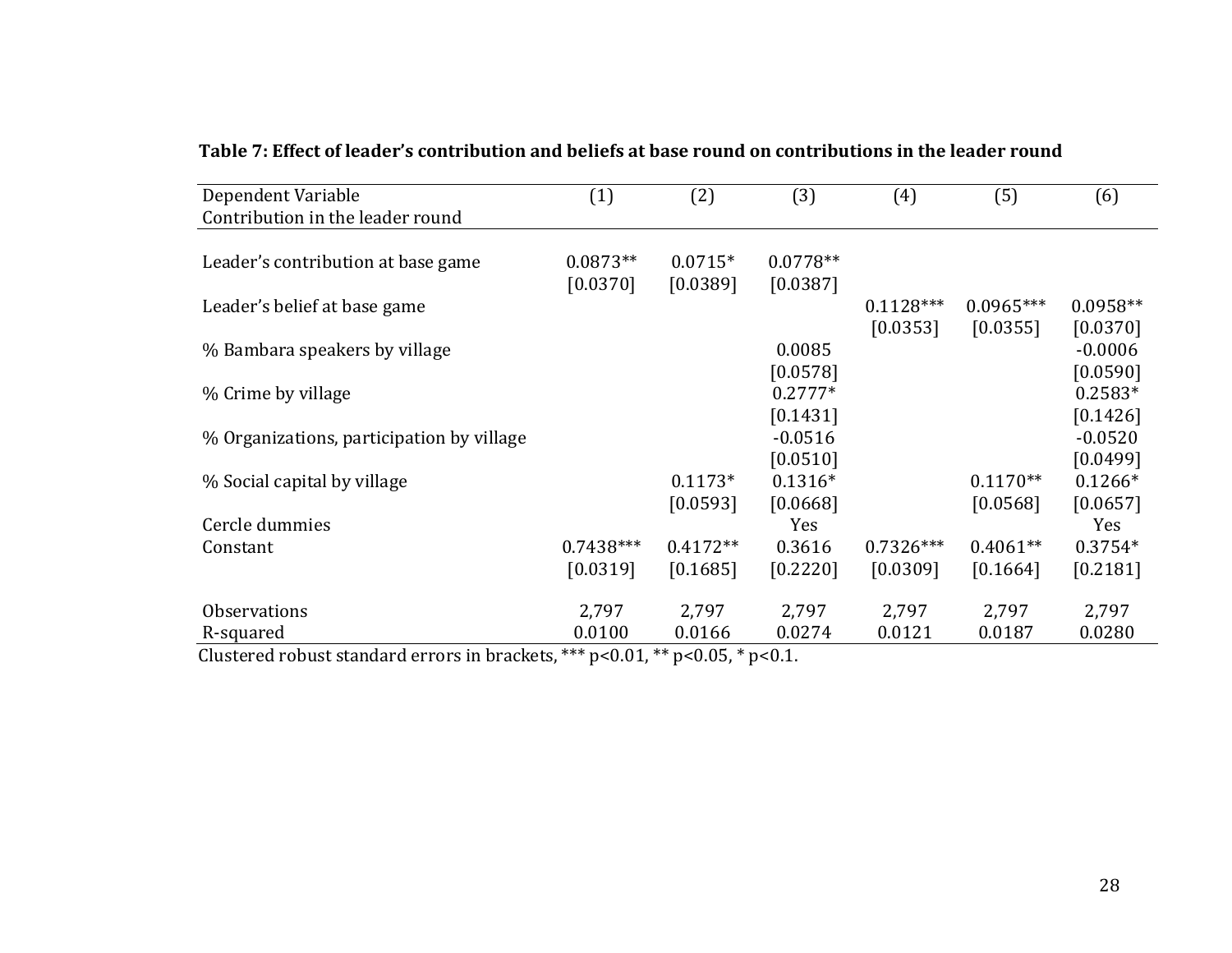| Dependent Variable                 | (1)         | (2)        | (3)        | (4)         | (5)         | (6)         |
|------------------------------------|-------------|------------|------------|-------------|-------------|-------------|
| Beliefs in the leader round        |             |            |            |             |             |             |
|                                    |             |            |            |             |             |             |
| Leader's contribution at base game | 0.0513      | 0.0374     | 0.0452     |             |             |             |
|                                    | [0.0338]    | [0.0335]   | [0.0323]   |             |             |             |
| Leader's belief at base game       |             |            |            | $0.1720***$ | $0.1619***$ | $0.1677***$ |
|                                    |             |            |            | [0.0396]    | [0.0388]    | [0.0392]    |
| % Bambara speakers by village      |             |            | $-0.0387$  |             |             | $-0.0503$   |
|                                    |             |            | [0.0530]   |             |             | [0.0492]    |
| % Crime by village                 |             |            | $-0.0802$  |             |             | $-0.0944$   |
|                                    |             |            | [0.1664]   |             |             | [0.1690]    |
| % Organizations, participation by  |             |            |            |             |             |             |
| village                            |             |            | $-0.0182$  |             |             | 0.0143      |
|                                    |             |            | [0.0524]   |             |             | [0.0533]    |
| % Social capital by village        |             | 0.1023     | $0.1258**$ |             | 0.0724      | 0.0902      |
|                                    |             | [0.0622]   | [0.0603]   |             | [0.0580]    | [0.0557]    |
| Cercle dummies                     |             |            | Yes        |             |             | Yes         |
| Constant                           | $0.7291***$ | $0.4443**$ | $0.4137**$ | $0.6540***$ | $0.4520***$ | $0.4140**$  |
|                                    | [0.0288]    | [0.1807]   | [0.2012]   | [0.0331]    | [0.1722]    | [0.1857]    |
|                                    |             |            |            |             |             |             |
| <b>Observations</b>                | 2,784       | 2,784      | 2,784      | 2,784       | 2,784       | 2,784       |
| R-squared                          | 0.0044      | 0.0107     | 0.0268     | 0.0357      | 0.0389      | 0.0533      |

Table 8: Effect of leader's contribution and beliefs at base round on beliefs in the leader round

Clustered standard errors at the village level in brackets, \*\*\*  $p<0.01$ , \*\*  $p<0.05$ , \*  $p<0.1$ .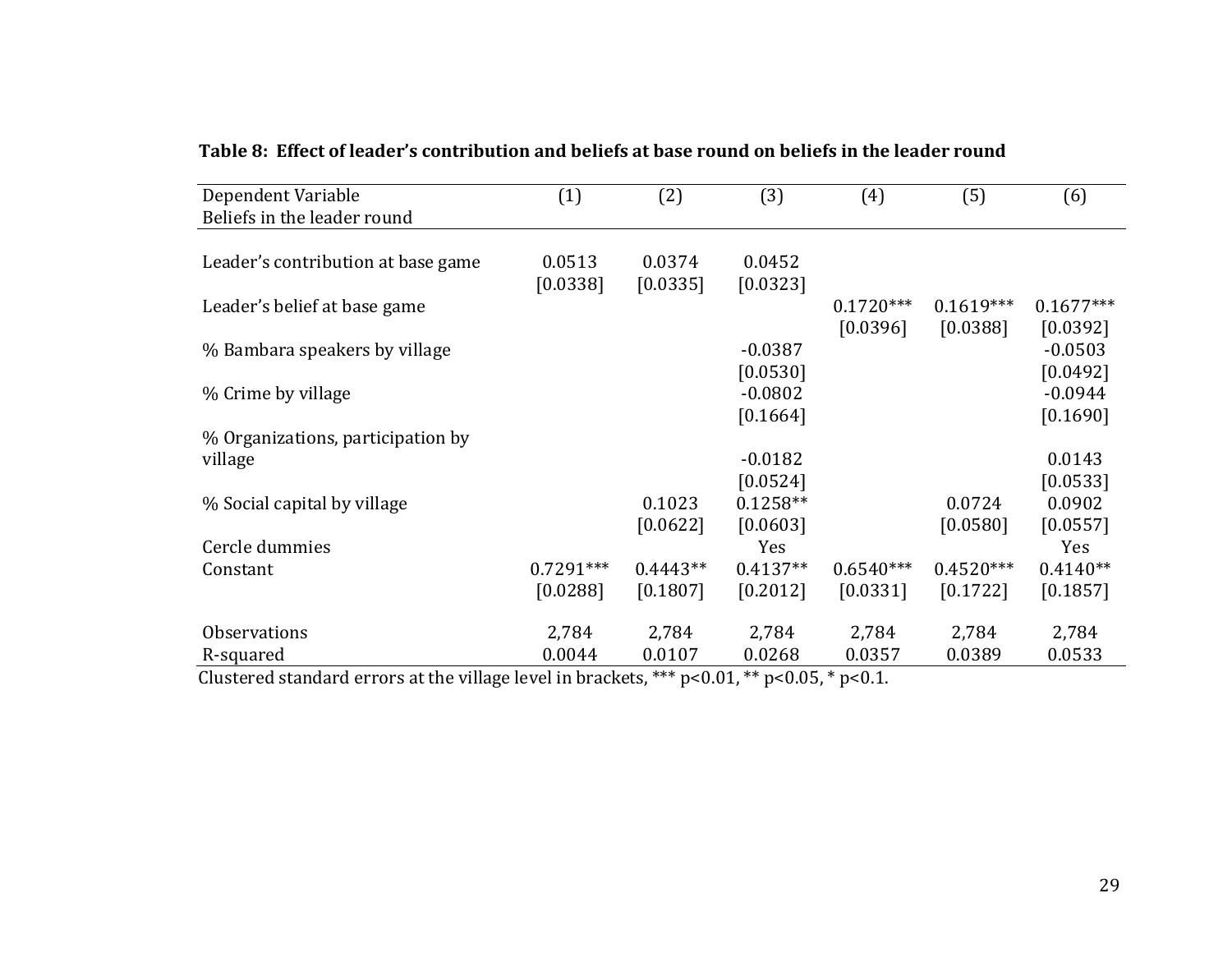| Dependent Variables                       | (1)         | (2)                         | (3)            | (4)            |
|-------------------------------------------|-------------|-----------------------------|----------------|----------------|
|                                           |             | Contributions Contributions | <b>Beliefs</b> | <b>Beliefs</b> |
|                                           |             |                             |                |                |
| Treatment                                 | 0.0323      | $0.0478*$                   | $0.0450*$      | $0.0510*$      |
|                                           | [0.0276]    | [0.0269]                    | [0.0263]       | [0.0258]       |
| Discussion round                          | $0.0777***$ | $0.0777***$                 | $0.0561***$    | $0.0560***$    |
|                                           | [0.0143]    | [0.0143]                    | [0.0131]       | [0.0131]       |
| Leader round                              | $0.0930***$ | $0.0930***$                 | $0.0748***$    | $0.0748***$    |
|                                           | [0.0150]    | [0.0150]                    | [0.0127]       | [0.0127]       |
| % Bambara speakers by village             |             | $-0.0524$                   |                | $-0.0643$      |
|                                           |             | [0.0402]                    |                | [0.0448]       |
| % Crime by village                        |             | 0.1561                      |                | 0.0218         |
|                                           |             | [0.1189]                    |                | [0.1493]       |
| % Organizations, participation by village |             | $-0.1107**$                 |                | $-0.0626$      |
|                                           |             | [0.0454]                    |                | [0.0448]       |
| Cercle dummies                            |             | Yes                         |                | Yes            |
| Constant                                  | $0.6968***$ | $0.8013***$                 | $0.6684***$    | $0.7835***$    |
|                                           | [0.0205]    | [0.0568]                    | [0.0202]       | [0.0600]       |
|                                           |             |                             |                |                |
| <b>Observations</b>                       | 8,392       | 8,392                       | 8,341          | 8,341          |
| R-squared                                 | 0.0108      | 0.0224                      | 0.0117         | 0.0193         |

Table 9: Effect of Community Led Total Sanitation on contributions and beliefs

Clustered standard errors in brackets, \*\*\*  $p$ <0.01, \*\*  $p$ <0.05, \*  $p$ <0.1.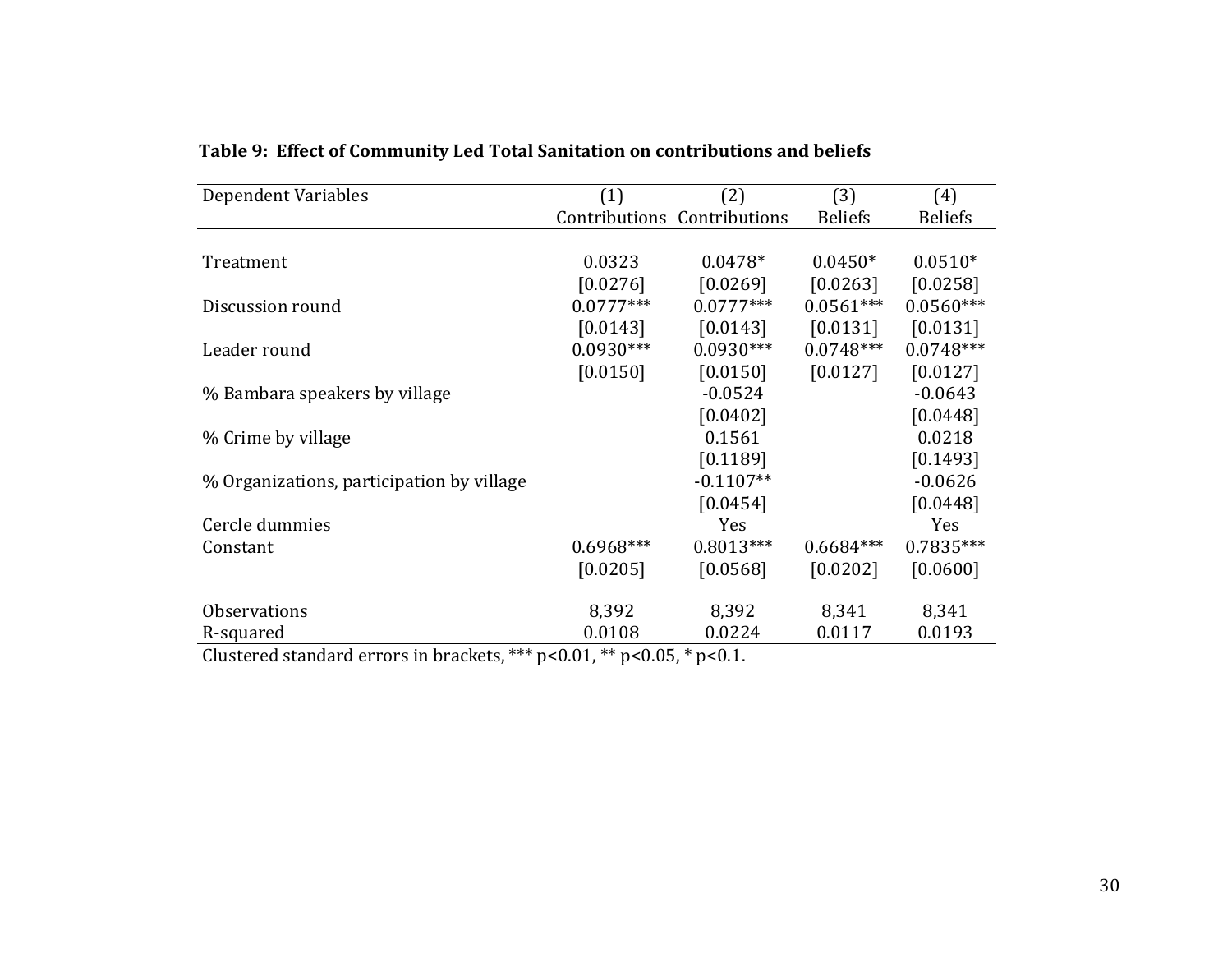

Figure 1: Contributions in the base, discussion and leader treatment.

Figure 2: Gain in contributions in discussion and leader treatments compared to base **treatment.**

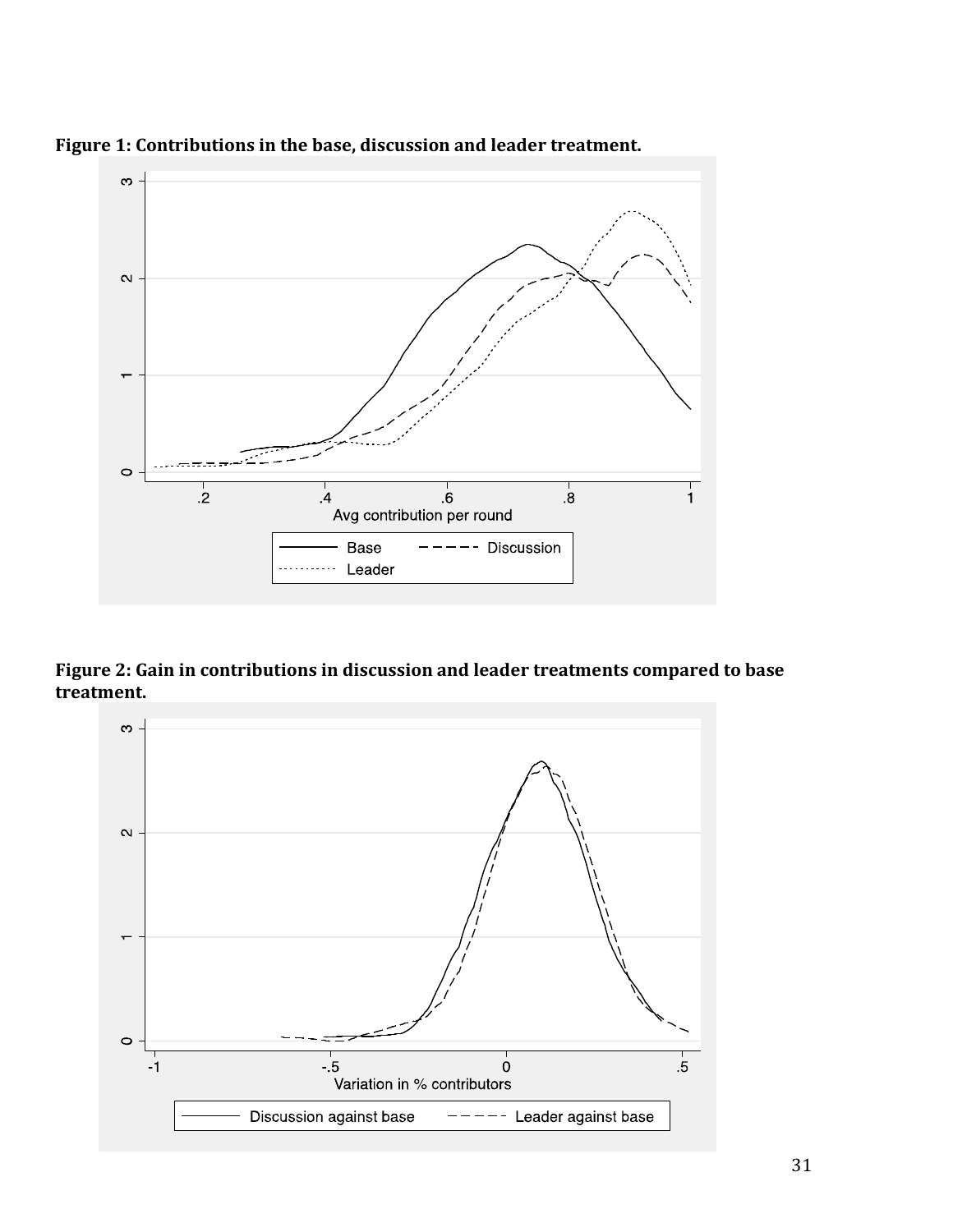

Figure 3: Beliefs in base, discussion and leader treatments.

Figure 4: Contributions and beliefs in the three treatments.

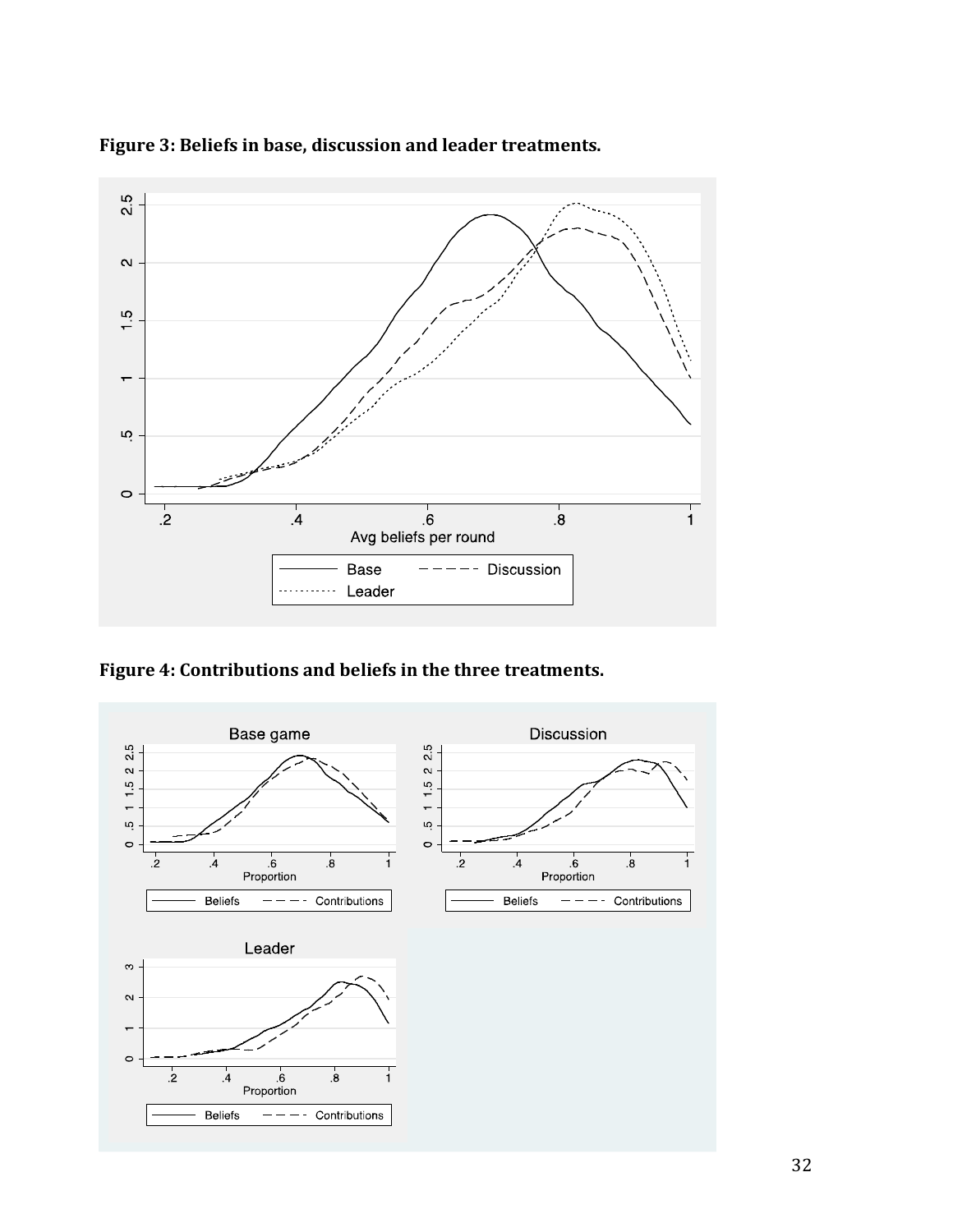#### Appendix A



#### **Figure A.1:Timeline for the CLTS intervention**

#### **Figure A.2:Timeline for experimental sessions**